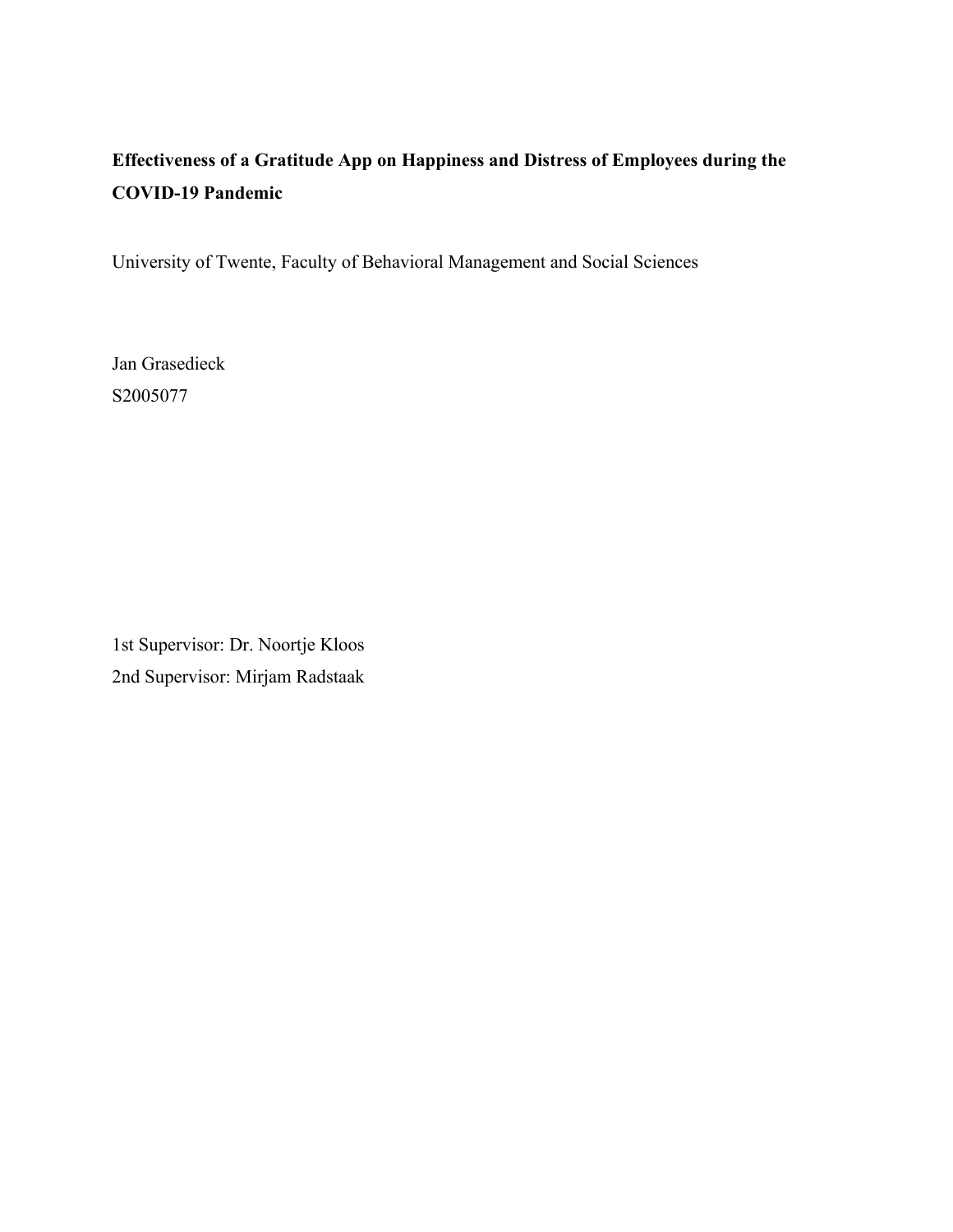# **Abstract**

**Background:** The study aims to identify differences in university employees' levels of distress by using a gratitude intervention during the COVID-19 pandemic and to determine the adherence of employees to the gratitude app.

**Methods:** The study utilized a new developed gratitude app and a survey form as a data collection tool. The research was conducted on 19 university employees in the Dutch population using the online survey method and the gratitude app. Four scales were used for the assessment of happiness (Oxford Happiness Scale), distress (Kessler Psychological Distress Scale), and gratitude (Gratitude Questionnaire & Grateful Mood Questionnaire) levels of participants. Survey measures were administered at two time points, pre and post intervention. Descriptive statistical methods and paired sample t-tests were used in the data analysis.

**Results:** No significant differences were discovered between pre and post test measures for happiness and gratitude scores. Significant decreases in distress were supported across time. Pre intervention 26% of participants scored relatively high on the distress scale, indicating to have a moderate disorder. Post intervention only 5% of surveyed employees had scores indicating a moderate disorder.

**Discussion:** Decreases in distress levels for employees after using a gratitude intervention app might broaden the field of gratitude interventions. The effectiveness of the app gives promising implications about the same effects for different populations. However, future research needs to examine the maintenance of decreases in distress for a more versatile study sample in comparison to a control group.

*Keywords*: Gratitude; Happiness; Distress; Employees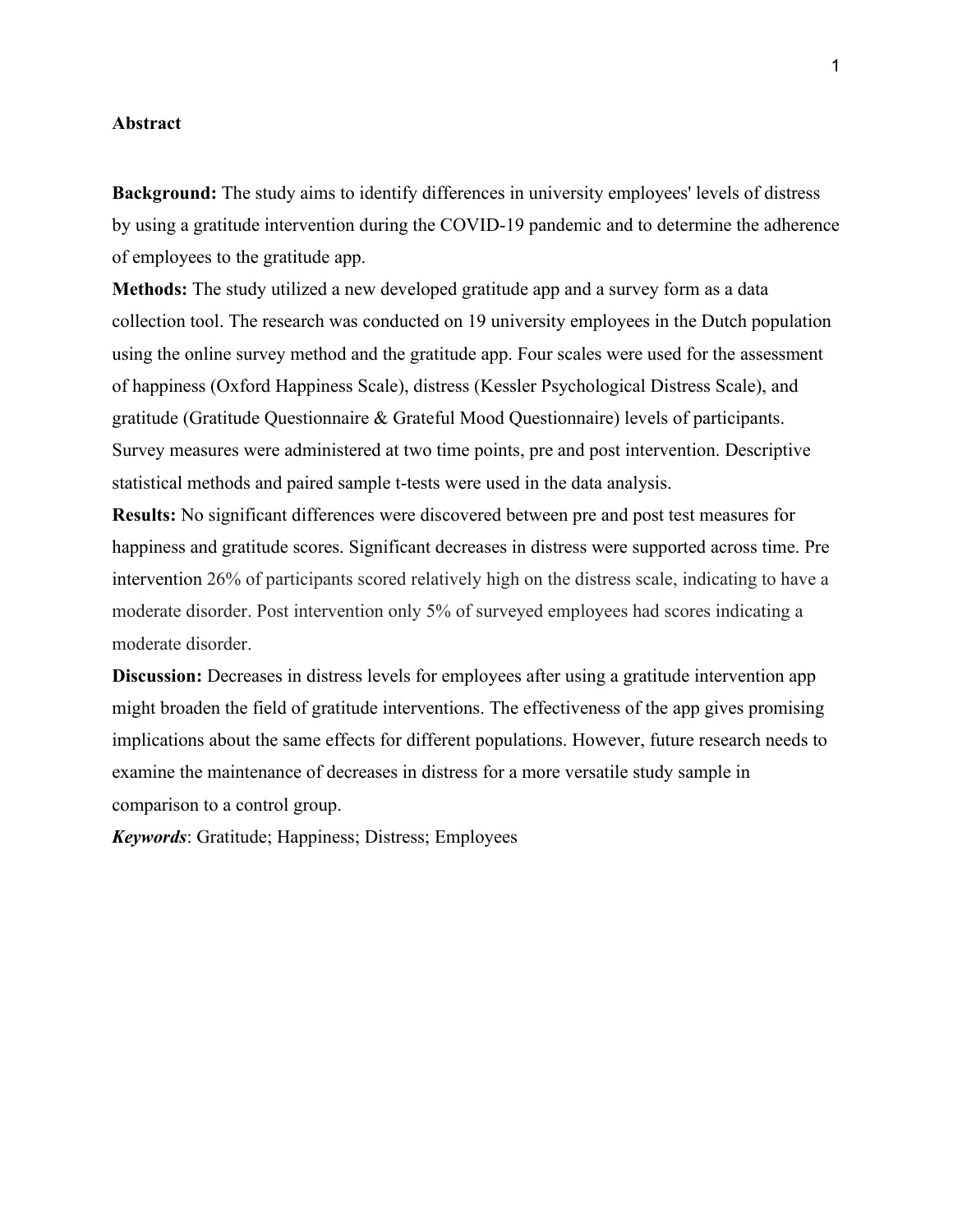### **1. Introduction**

Large-scale disasters, no matter if traumatic, natural, or environmental are often followed by a broad range of behavioural or mental disorders, increases in depression, domestic violence, and substance use disorder (Galea et al., 2020). In the context of the current COVID-19 pandemic, fear is the most prevalent response to such a large-scale disaster and people react in different individualized ways towards the perceived threat (Usher et al., 2020). Fear of the spread of the disease and impact on health raises anxiety in both individuals with pre-existing mental health conditions but also healthy individuals (Rubin & Wessely, 2020; Vindegaard & Benros, 2020). Consequences of the ongoing pandemic ask for solutions to sustain and improve individuals' health conditions as public health emergencies can affect the health and security of individuals and communities by causing emotional isolation, economic loss, or work closures (Pfefferbaum, & North, 2020).

In recent decades, a shift to positive psychology was recognized, with its focus on wellbeing (Slade, 2010). More and more emphasis is put on enhancing people's mental health rather than reducing negative symptoms of mental disorders. New self-help interventions are designed to attain the goal of enhancing people's mental health. The effectiveness of those interventions show varying benefits to the individual and ultimately society (Seligman & Csikszentmihalyi, 2000; Seear & Vella-Brodrick, 2013). Moreover, gratitude exercises are one intervention in positive psychology which show promising results in increasing mental health (Cheng et al., 2015; Emmons & Mishra, 2011; Rash et al., 2011). Thus, the current study focuses on the effects of a gratitude app on employees' mental health by investigating their happiness and distress during the COVID-19 pandemic.

# **1.1 COVID-19 and mental health**

The enduring COVID-19 pandemic severely influences mental health (Gorarke et al. 2020; Krendl & Perry, 2021; Lades et al. 2020). An individual is mentally healthy when a high level of well-being is present, in this state individuals experience good social and psychological functioning and positive emotional well-being (Keyes, 2002). Emotional well-being comprises the emotional quality of an individual's experiences, sometimes called experienced happiness (Kahneman & Deaton, 2010). Happiness is a widely presumed component of emotional wellbeing and depends on six key conditions, namely: economic prosperity; physical and mental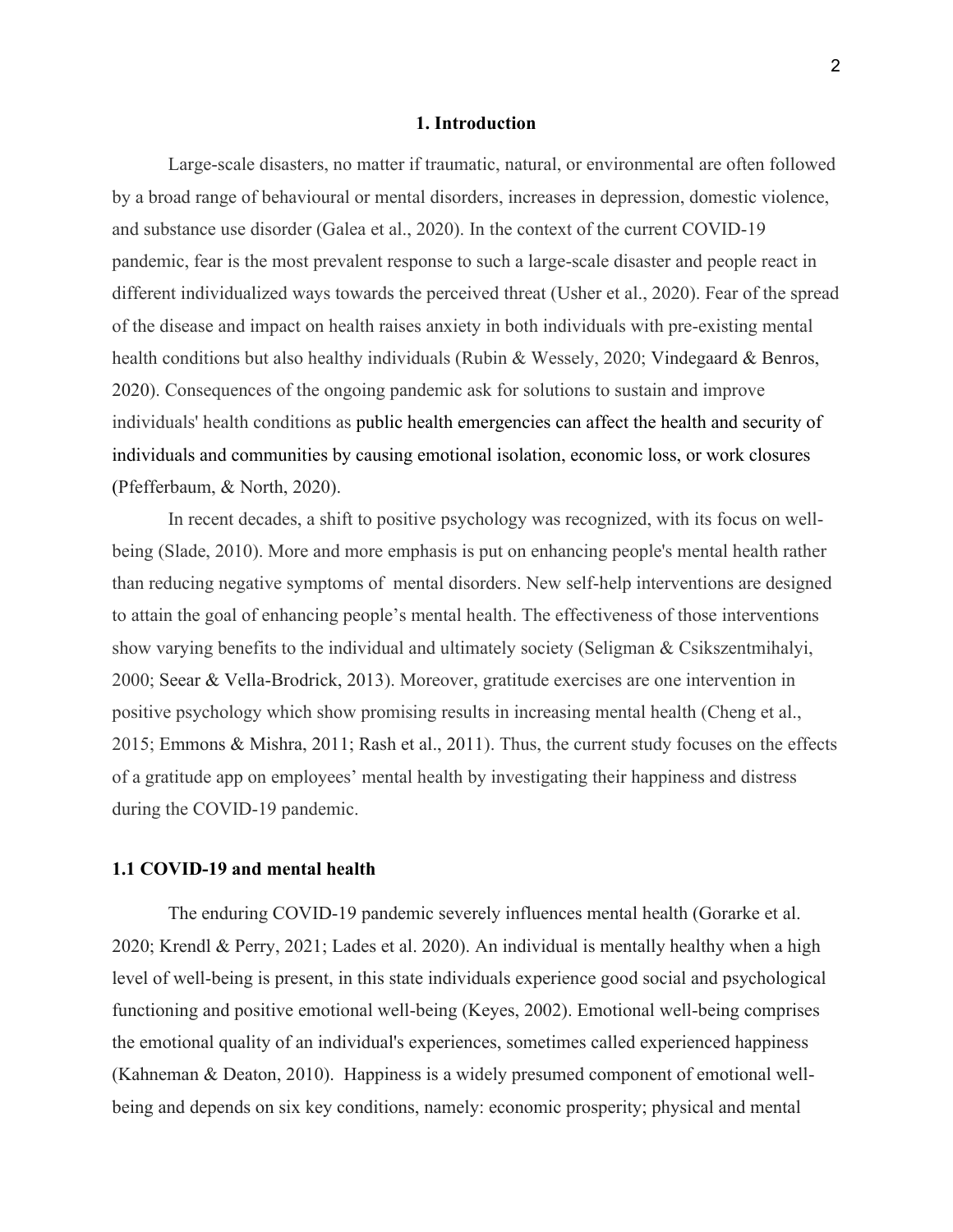health; freedom to make life decisions; social support; and social trust (Diener et al., 1999; Durand, 2018). Happiness can mean life satisfaction, pleasure, a meaningful life, positive emotions, or well-being (Diener et al., 2009).

Moreover, the pandemic has impacts on distress, as it causes extreme anxiety and fear in some individuals (Rubin & Wessely, 2020; Vindegaard & Benros, 2020). This fear can result in post-traumatic stress disorder (PTSD) or depression in severe cases, also feelings of hopelessness, and a loss of purpose can arise because of fear and anxiety of pandemics and their consequences (Huremović, 2019; Vindegaard & Benros, 2020). Additionally, distress appears to be more prevalent in individuals with lower well-being (Bech, 1990; Rafanelli et al., 2000). Thus, missing happiness and increased distress due to the pandemic have severe consequences on well-being and are of particular interest to analyze. Therefore, the high accompany of anxiety, depression, PTSD, psychological distress, and stress and the COVID-19 pandemic (Xiong et al. 2020) underscore the need for interventions that promote and maintain mental health (Kobau et al., 2011; Schotanus-Dijkstra et al., 2019).

# **1.2 Gratitude**

It has been found that gratitude is fundamental to mental health and is associated with psychological, physical, and relational benefits (Emmons & Mishra,2011). Thus, practicing gratitude may be an intervention to promote and maintain mental health. Gratitude has been identified as both a trait that is oriented towards perceiving positive life outcomes, a feeling of appreciation and a sense that one ought express a positive response towards other´s act of kindness (Emmons et al., 2019; McConnell, 2013) and a positive effect from the sensation of receiving a benefit from another person (McCullough et al., 2002). Killen and Macaskill (2015) found that high levels of gratitude significantly increase well-being and decrease perceived stress in older adults and young adults (Dixit & Malhotra, 2017). Another study on gratitude in Japanese workers has revealed an increase in positive affect (Otsuka et al. 2012).

Gratitude has proven to be an effective component for various constructs, such as wellbeing or stress reduction, however research still exhibits limitations. Gratitude has been until very recently one of the most understudied emotions and gratitude interventions represent a rather new approach (Alkozei et al., 2018; Sansone & Sansone, 2010). Research on gratitude interventions have determined several limitations that address the still developing field of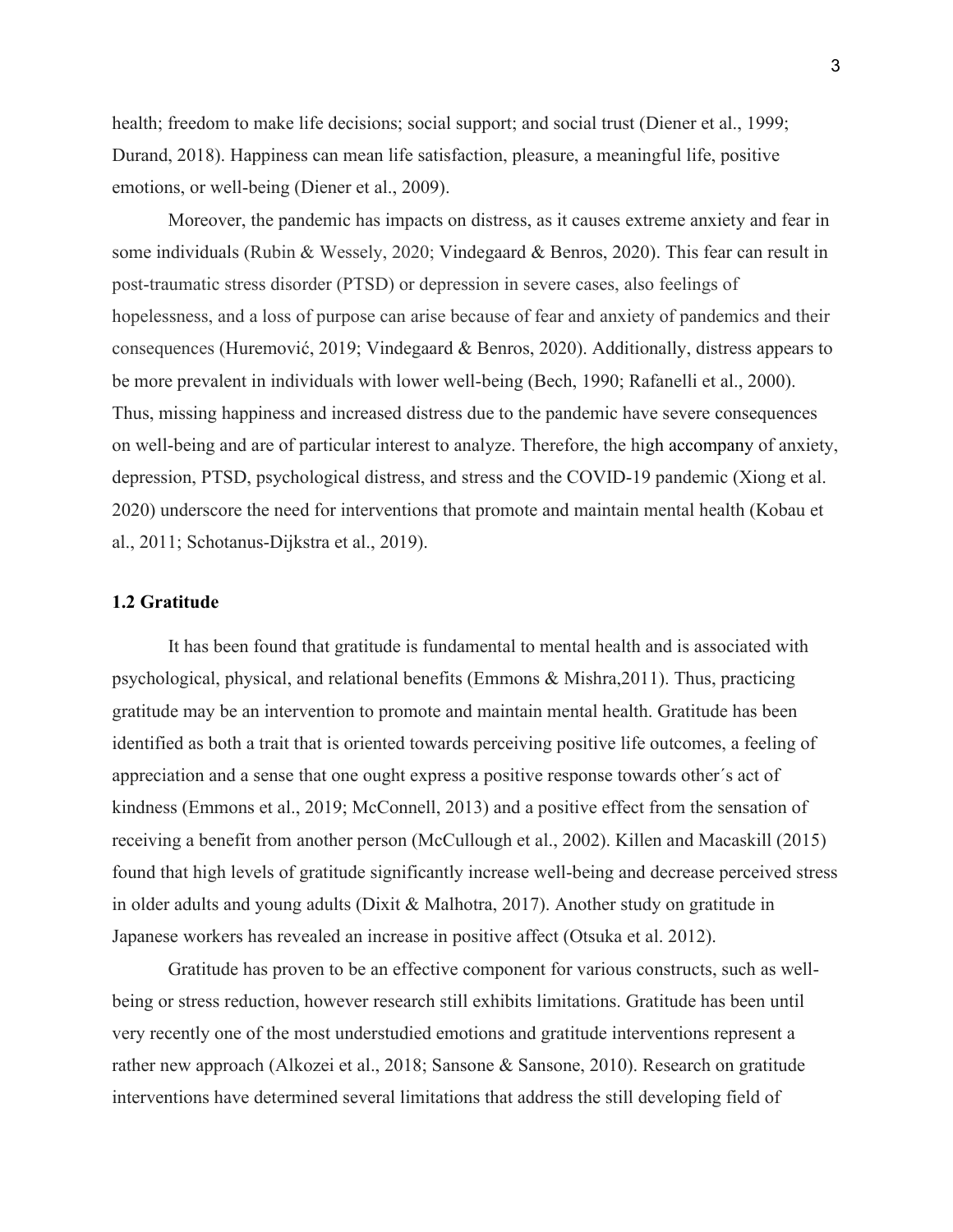gratitude interventions and their doubt on efficiency as these interventions show weak efficacy (Davis et al., 2016; Wood et al., 2010). Davis et al, 2016 found that gratitude interventions are just as efficient as other positive psychological interventions.

As gratitude is part of positive psychology, it is to consider that recent meta-analysis (Donaldson et al. 2019) of positive psychology interventions found limits in adherence for selfhelp interventions and thus their effectiveness. Adherence can be defined as the degree to which individuals follow the instructions given to them for an intervention (Bissonnette, 2008). Thus, nonadherence is one possible reason for the weak efficacy of gratitude interventions. Fischer et al. (2020) found in their meta-analysis of gratitude interventions a huge variety of dose levels, including the total practice time, or the duration of individual interventions. These dose levels appear to be inconsistent and no clear guidance about the optimal level of practice is given. The extent to which individuals are using the gratitude intervention is important to consider when referring to self-help practice, as their effectiveness might depend on the level of practice. Moreover, positive psychological research in an organizational context, are relatively small in number (Donaldson et al., 2019). Existing literature focuses more on what organizations can do to enhance employees mental health rather than what employees themselves can do. Also, previous gratitude interventions on employees focus on work related measures such as work engagement, workplace mistreatment, and job satisfaction (Baker, 2011; Donaldson et al., 2019; Locklear et al., 2020). Instead organizations should focus on outcomes which directly influence mental health, such as distress and happiness (Li et al, 2019; Massé et al., 1998).

In order to address these gaps in gratitude research, the aim of the current study is to identify the effects of a gratitude app on employees of a university on happiness, distress, and on various measures of gratitude. In order to assess the impact of the intervention a pre-post-test design is used. Possible differences in happiness and distress are of interest as well to examine the overall difference in gratitude after the intervention. Additionally, the focus is on adherence of the participants using the gratitude app as previous self-help interventions were limited on that part.

Accordingly, three research questions emerge:

(1) How does the level of happiness change after the use of the gratitude app?

(2) Does the level of distress change when using the gratitude intervention?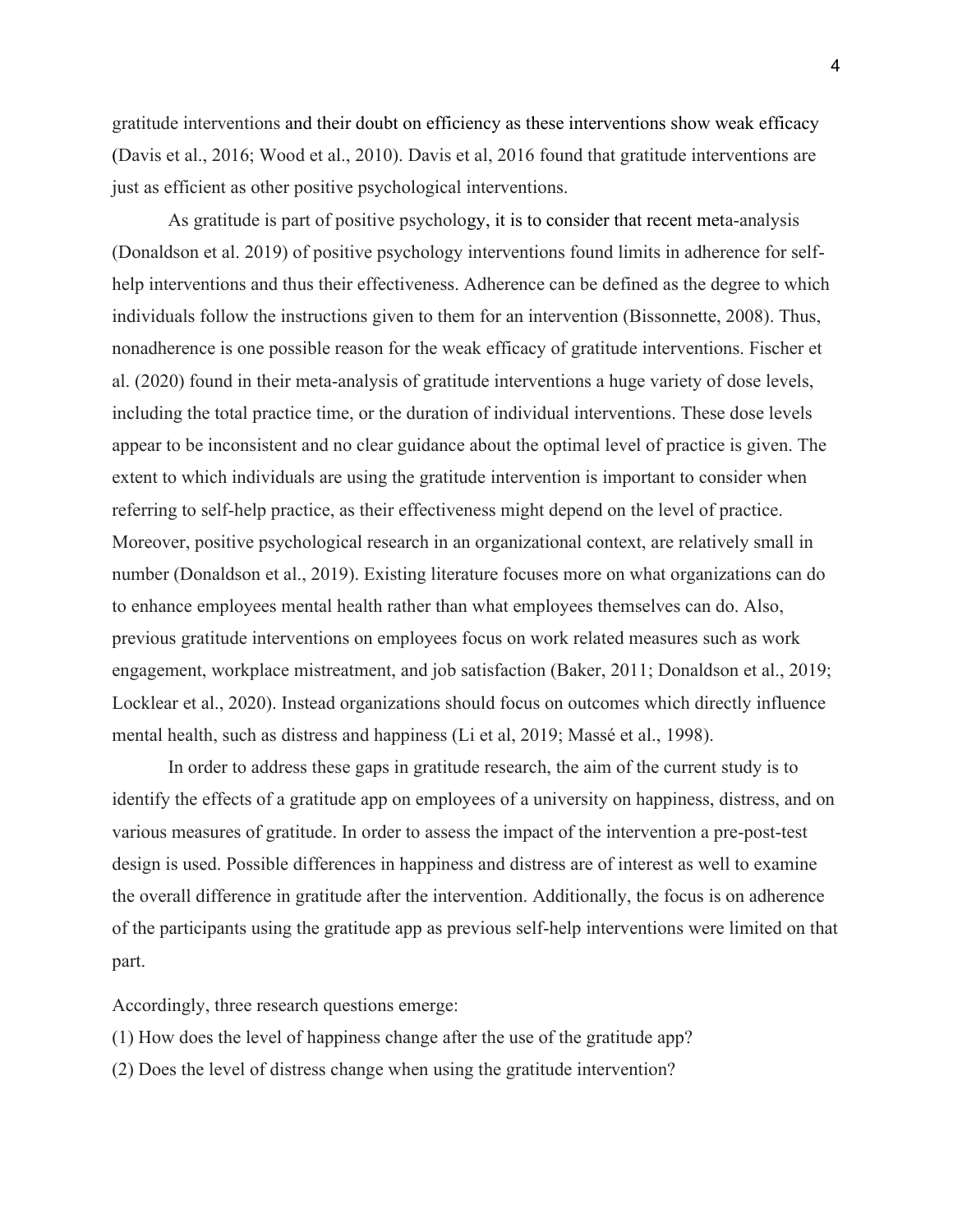(3) Does gratitude increase with the use of the gratitude app?

(4) Do participants adhere to the recommended dosage of use for the gratitude exercises?

It is expected that the use of the gratitude intervention has positive effects on the level of happiness (H1) . Additionally, a decrease of distress levels in individuals is expected after the use of the gratitude intervention (H2). Lastly, it is expected that the gratitude intervention has a positive effect on the level of gratitude (H3).

# **2. Method**

# **2.1 Design**

A quasi-experiment with pre- and post-test design with only one intervention group was adopted. The experiment neither did include a control group nor participants were randomly allocated to a group. The study lasted five weeks in which two measurements took place. Participants completed the first online assessment at baseline (T0) in week one and the second questionnaire in week five post-intervention (T1). Between measurement T0 and T1 in week 2-4 participants completed the intervention exercises for three weeks. The data was collected within a period of April to May in 2021.

# **2.2 Procedure and Sample**

A convenience sampling method was applied to recruit employees. Participants were recruited in the University of Twente via an email distribution list through the University of Twente secretary. The email contained a link to an information website about the study, which holded details about requirements to participate and an information letter about the purpose of the study, and an informed consent form. After consenting to participate in the study, participants got access to the first questionnaire. When the first questionnaire was answered, the participants received another email with a registration code to the gratitude app (Zo Erg Nog Niet) and also the link to download the application to their smartphone. The participants were asked to spend approximately 15 minutes a day, five days a week for three weeks on the gratitude exercises. Thus, participants should spend around 225 minutes on the gratitude exercises in total. After the three weeks of using the gratitude app, the participants received the last questionnaire via email.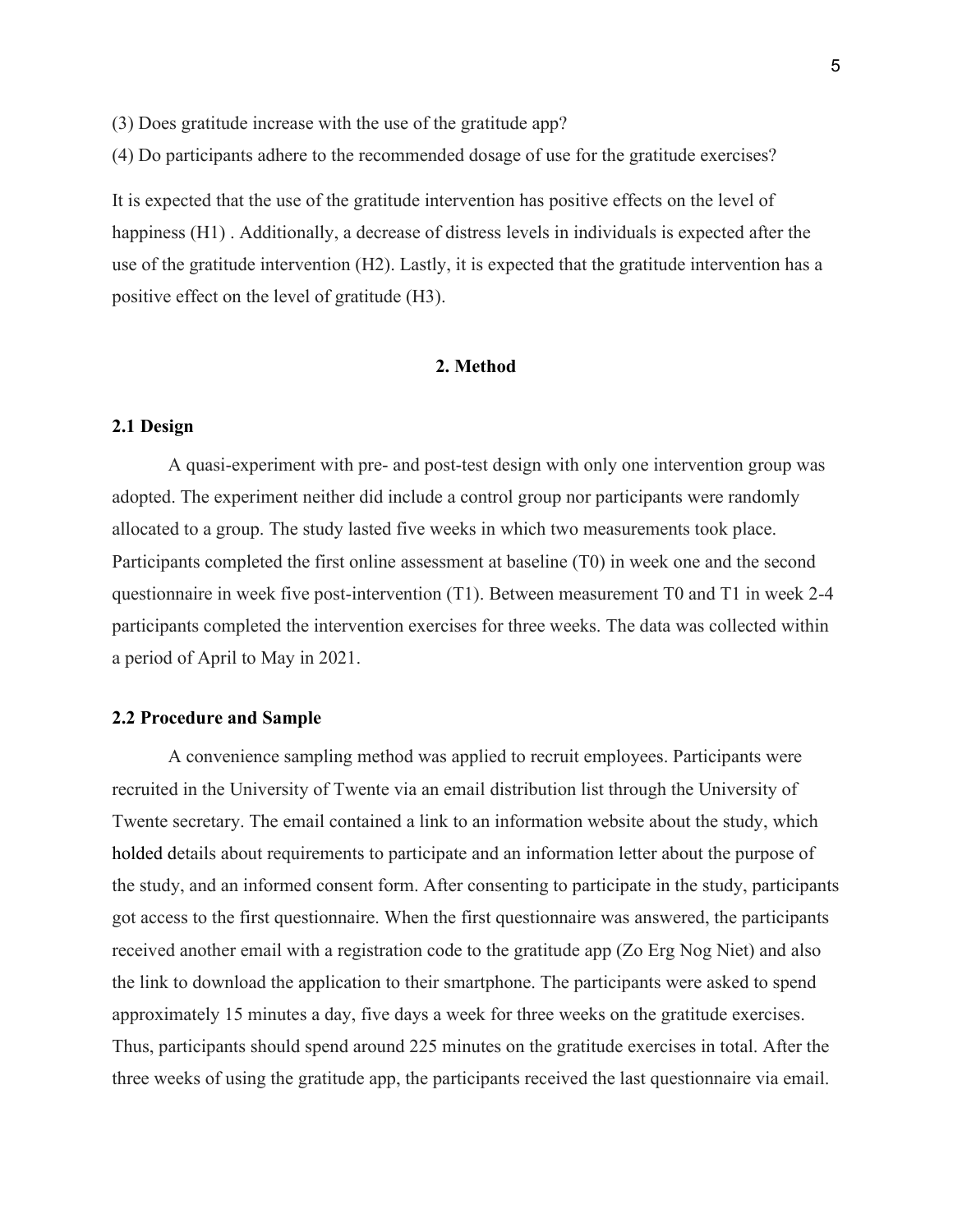Inclusion criteria included being at least 18 years old and employed at the University of Twente. The possession of a computer, smartphone, or tablet with access to the internet and an email address were necessary as the measurements took place online. Additionally, a sufficient use of the Dutch language was required for the participants to fill out the questionnaires and to complete the gratitude exercises. Lastly, the participants had to accept the informed consent. No participants were excluded from using the app. Agreement of the Ethical Committee of the University of Twente was obtained (210284).

# **2.3 Materials**

Quantitative data was gathered using questionnaires offered via the online platform Qualtrics. Both measurements (T0 & T1) included questionnaires which are not considered in this study.

# **2.3.1 Intervention**

The online application 'Zo Erg Nog Niet' was provided by the University of Twente and was used by each participant on either computer or smartphone. First, when the users open the app they can log in. Then the story behind the application is explained in an informative text, which the user can read. The home screen shows a flower, which depicts the progress of the participant. The flower has six grey petals, each of them representing one week. If five gratitude exercises per week are completed one petal is colored. Thereby, the user can view the status of their accomplished episode. One example exercise is: 'What are you grateful for? What exactly happened that you feel grateful for?'. When the exercise is finished, users can go back to the home screen. Participants received an email or a notification on their phone to remind them of not completed exercises. Additionally, different features of the application are pop up notifications with one daily quote which can be pinned to the home screen and is visible below the flower. The participants were also able to upload photos which inspire them, those could be viewed on a page left to the home screen of the app. On the right of the home screen are options to change personal information and to change notifications the user wants to receive.

# **2.3.2 Measures**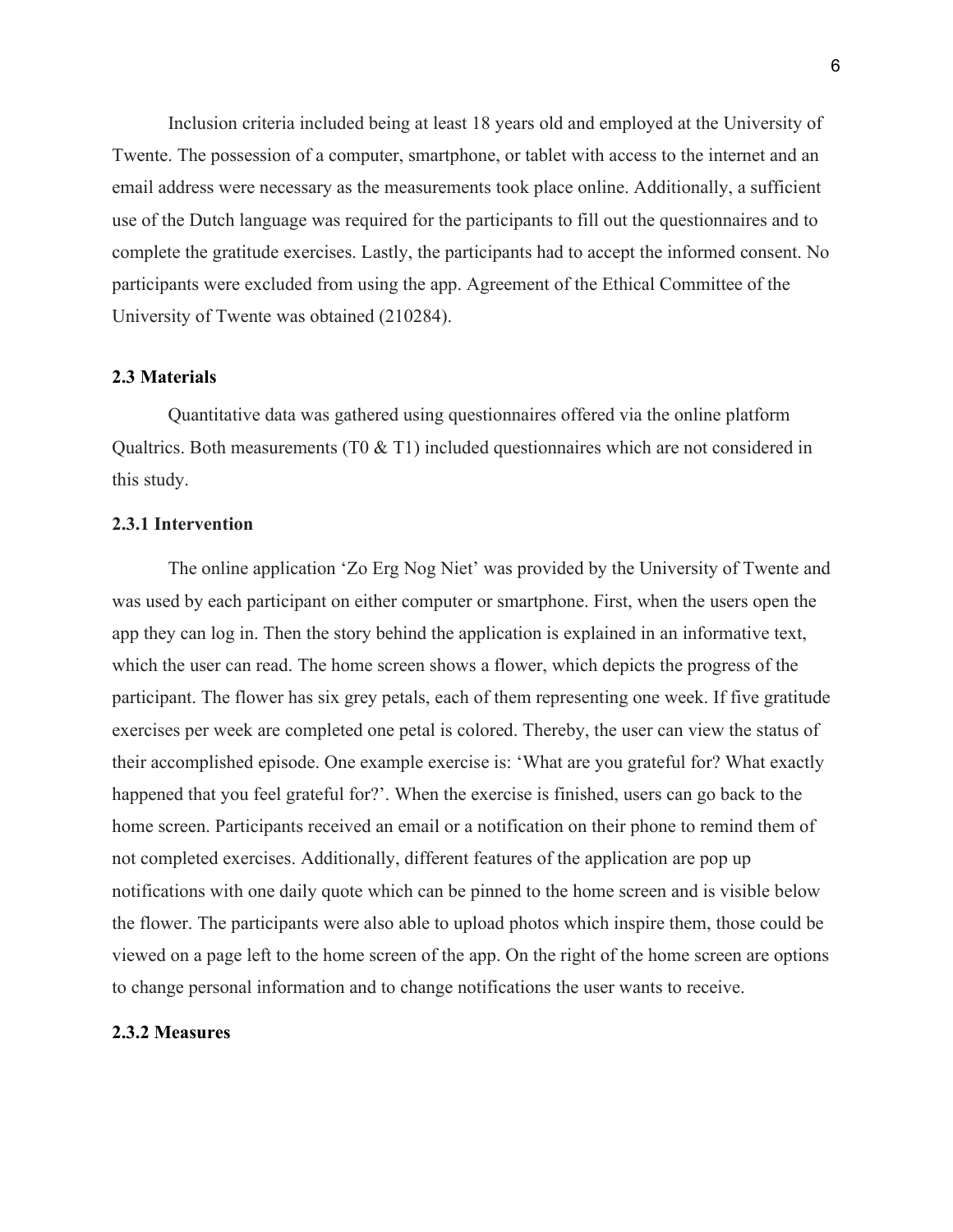# Happiness

The Oxford Happiness Questionnaire is a 29 item measure of happiness which utilizes a six point rating scale of agreement ranging from 1 (*strongly agree*) to 6 (*strongly disagree*) (Hills & Argyle, 2002). The score is the sum of all responses and ranges between 29 and 145, with higher scores representing greater happiness. One example statement is: 'I am intensely interested in other people.'. An excellent reliability was reported by previous research (Robins et al., 2008). In this study the internal consistency was poor ranging from  $\alpha = .35$  to  $\alpha = .58$ , indicating poor inter-relatedness.

# **Distress**

The Kessler Psychological Distress Scale (K10) was used to measure the level of distress in the participants (Andrews & Slade, 2001). The K10 was developed as a short screening scale for psychological distress. The scale consists of 10 items with five response categories to each item: 1 (*none of the time*) to 5 (*all the time*). An example question is: 'In the past 4 weeks, about how often did you feel tired out for no good reason?'. The total score ranges between 10 and 50 as a sum of all responses. Individuals can be categorized according to their scores. A total score between 10 and 19 indicates the probability to be well, people who score 20-24 are likely to have a mild mental disorder. Scoring 25-29 indicates a moderate mental disorder and a total score of 30-50 gives indication about having a severe disorder. An official Dutch translation was used in the T0 and T1 questionnaires (Alonso et al. 2004). The current study found a good internal reliability with alphas ranging from .79 to .84.

### *Gratitude*

Lastly, two gratitude scales were used to assess gratitude levels of participants. Both scales were included to examine the different effects of the app on gratitude as a trait as well as a temporal mood. So, trait gratitude was measured by the Gratitude Questionnaire (GQ-6-NL; McCullough, Emmons & Tsang, 2002). The questionnaire is a six item scale. Each item has a seven likert-scale ranging from 1 (*strongly disagree*) to 7 (*strongly agree*). One example is: 'If I had to list everything that I felt grateful for, it would be a very long list' (McCullough et al., 2002). A high level of gratitude is suggested by a high sum score. Previous research found a good internal reliability (McCullough et al, 2002). This study found low alphas ranging from .65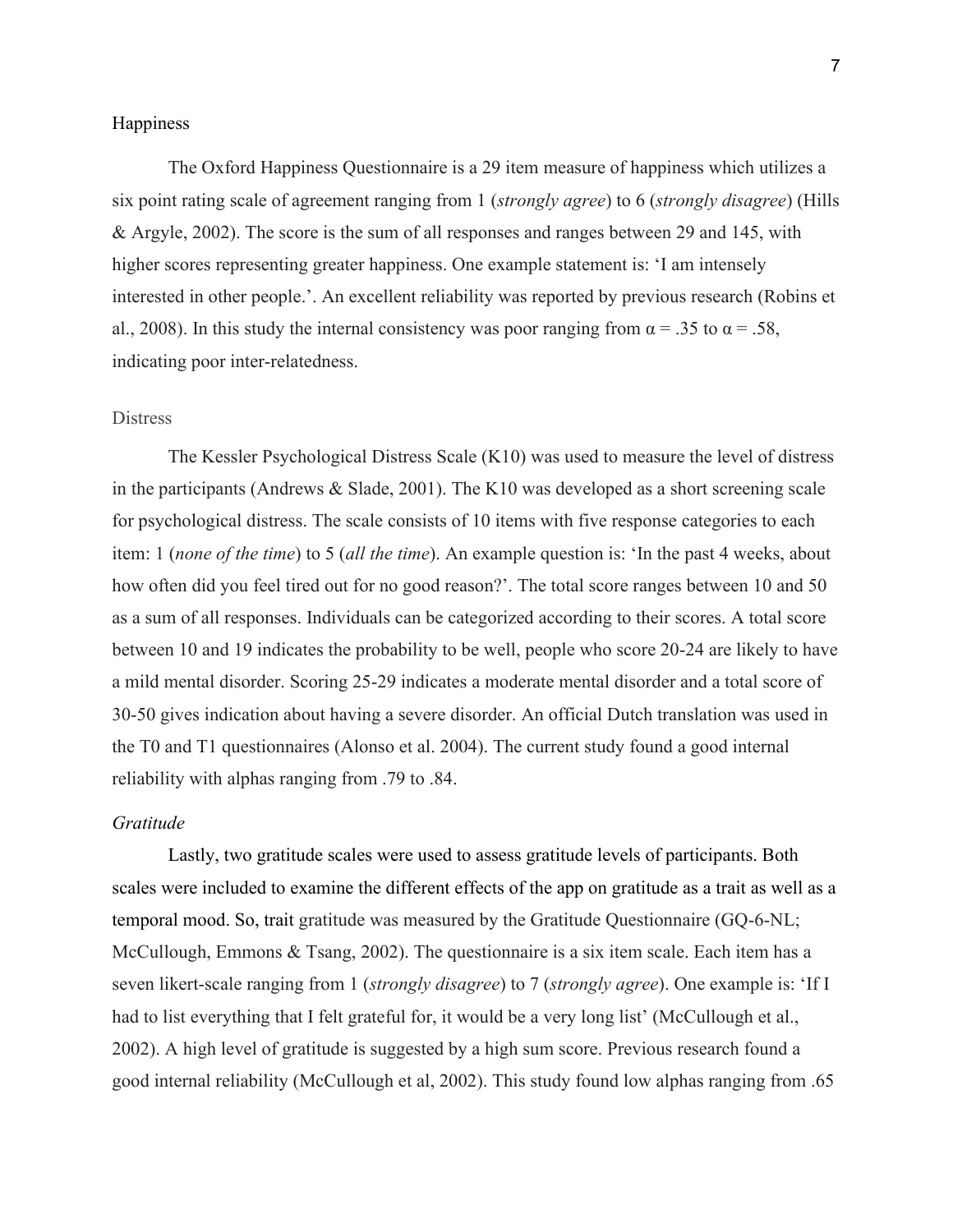to .72.

The Grateful Mood Questionnaire was used to measure state gratitude (Bohlmeijer et al. 2021). It is a four item questionnaire with a seven point rating scale of agreement ranging from 1 (*strongly disagree*) to 7 (*strongly agree*). One of the questions was for example: 'In the past 24h I was consciously aware that life is good for me'. Higher mean scores indicate a high level of grateful mood. Previous studies found good interrater reliability (Bohlmeijer et al. 2021). The present study also found a good reliability for this scale with alphas ranging from .77 to .90.

# *Adherence*

Two questions about the participants' usage of the app were included in the T1 measurement. One question about the average amount of days using the app (*How many days a week on average do you use the app?*) and one about the duration of time on one exercise (*How much time did you spend on average per day on an exercise?*).

#### **2.4 Data analysis**

For the statistical analyses SPSS version 27 (IBM SPSS Statistics) was used with a significant level < .05. Descriptive statistics were calculated to analyse frequencies and descriptives of participants' demographics. Frequency distributions were also used to calculate the adherence of participants to the gratitude exercises. Incomplete cases were removed by listwise deletion from the data set. The paired samples t-test was used to calculate the difference between pre and post measurements for happiness, distress, and gratitude of the sample.

# **3. Results**

#### **3.1 Study sample**

In total, 19 participants were included in the study sample. The participants' mean age was 41.1 years (SD =13.88) and ranged from 25 to 65 years, indicating a high variety in age. Altogether, a majority of women took part in the study. All the participants were Dutch. Moreover, a vast part of the sample had a high education (University) and the second most represented form of education was secondary education (MBO). Also, more than half of the participants are married or registered and living with their partner and children (Table 1).

Table 1. *Baseline characteristics (N = 19).*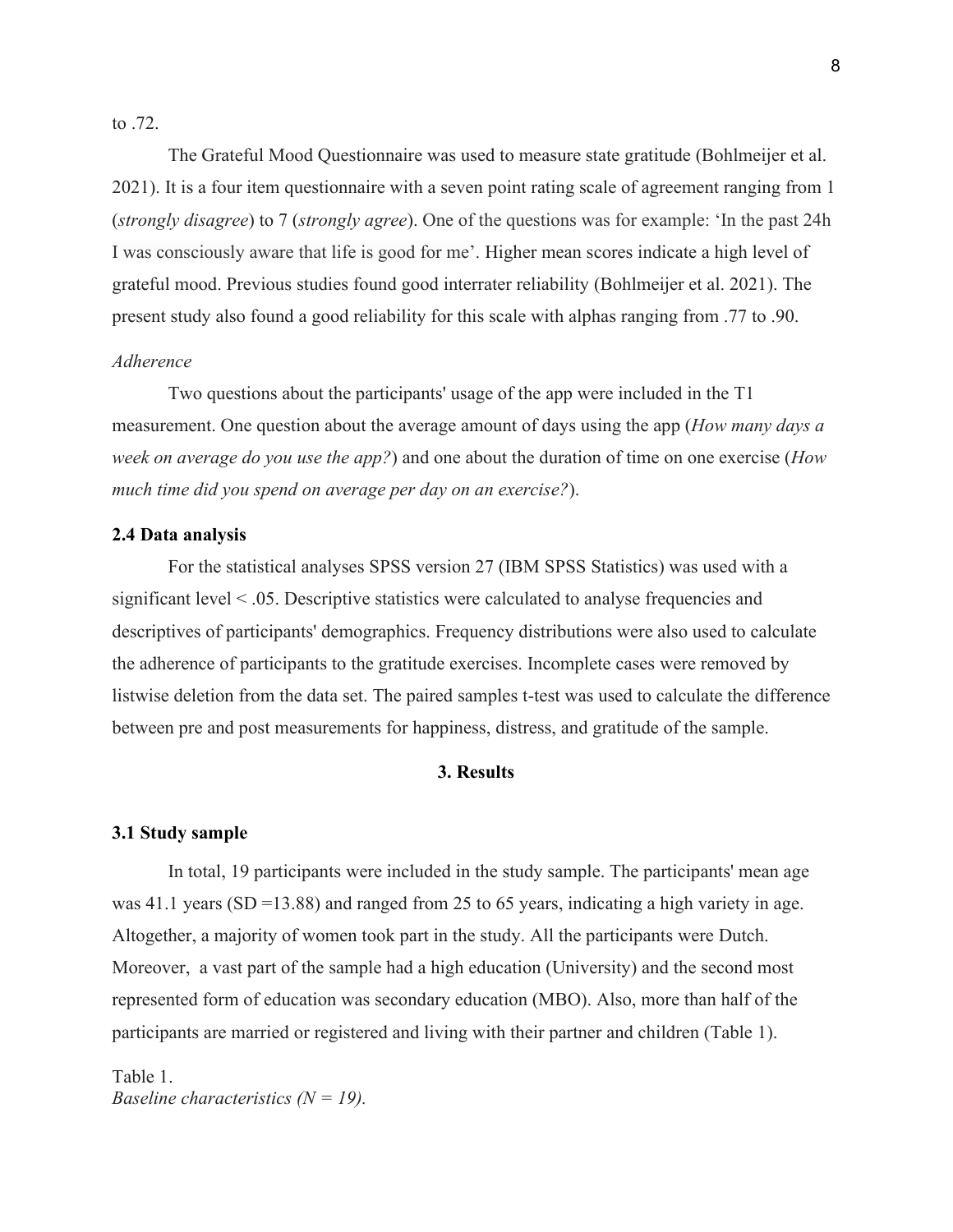|                                     | Frequency      | Percentage | M(SD)         |
|-------------------------------------|----------------|------------|---------------|
| Age                                 |                | Т          | 41.11 (13.88) |
| <b>Gender</b>                       |                |            |               |
| Male                                | $\overline{3}$ | 16         |               |
| Female                              | 16             | 84         |               |
| <b>Family Status</b>                |                |            |               |
| Married or Registered               | 13             | 68.4       |               |
| Divorced                            | $\overline{2}$ | 10.5       |               |
| Widowed                             |                |            |               |
| Never been married                  | $\overline{4}$ | 21.1       |               |
| <b>Living Situation</b>             |                |            |               |
| Alone                               | $\overline{2}$ | 10.5       |               |
| With Partner and Child(ren)         | 11             | 57.9       |               |
| With Partner without Child(ren)     | 5              | 26.3       |               |
| Alone with Child(ren)               | $\mathbf{1}$   | 5.3        |               |
| <b>Education</b>                    |                |            |               |
| Secondary Education (MBO)           | 3              | 15.8       |               |
| Higher Professional Education (HBO) | $\mathbf{1}$   | 5.3        |               |
| Scientific Education (University)   | 14             | 73.7       |               |
| Other                               | $\mathbf{1}$   | 5.3        |               |

*Note.*  $M = Mean$ ,  $SD = Standard Deviation$ ,  $N = 19$ 

# **3.1.1 Drop-out and adherence**

16 cases of the 35 participants were incomplete and excluded from the following analyses. The other 19 participants completed both the surveys (T0 & T1). The majority of participants used the gratitude app as recommended five days per week (26%). Moreover, the vast majority of participants (84%) spend five to ten minutes per exercise. Only one participant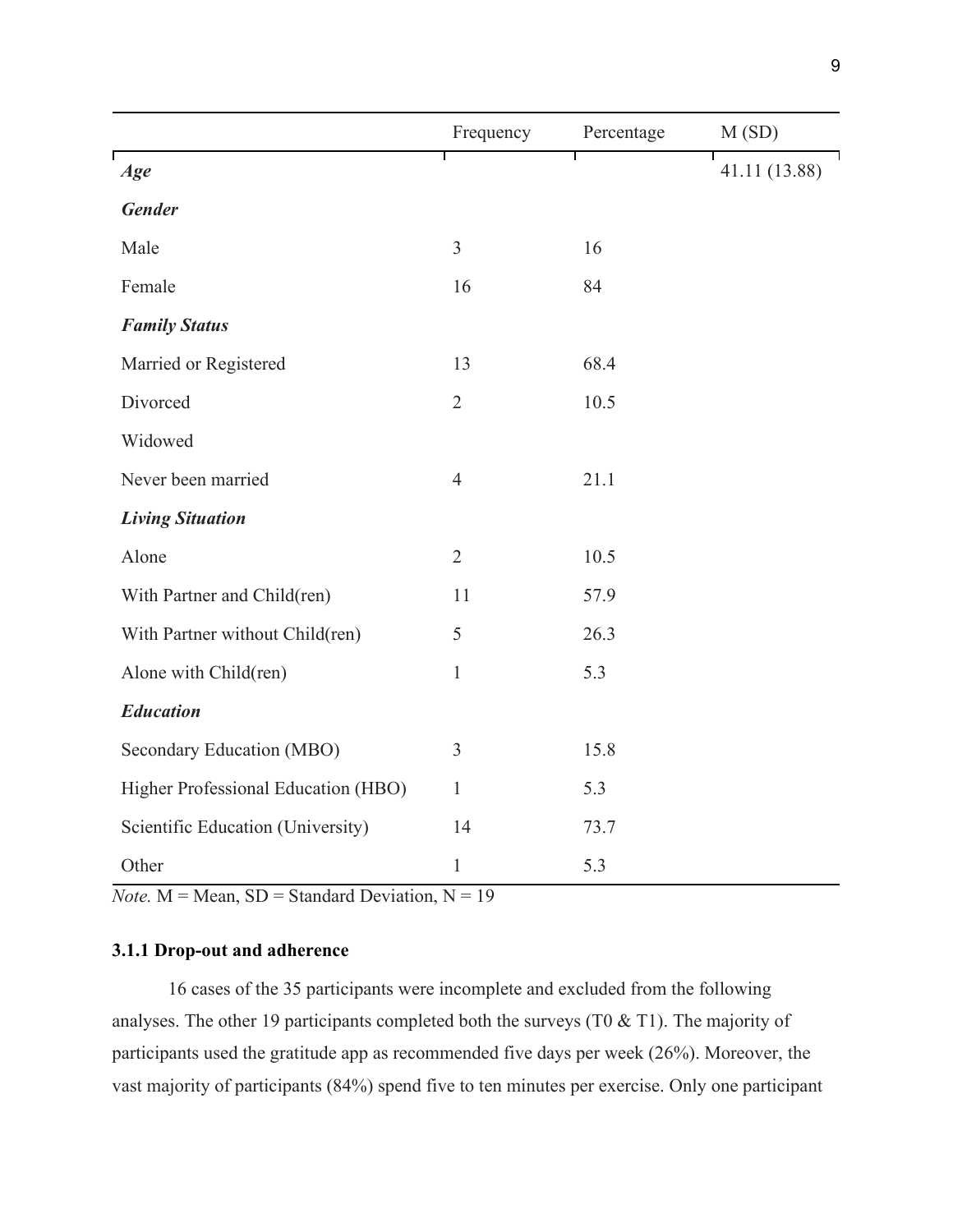reported spending the recommended time of 15 minutes per exercise (see Table 2). In total, 94,7% of participants did not adhere to the instructed dose of usage of 15 minutes per exercise. Also, 52.6% of participants used the app less than five days per week. Thus, the adherence was not sufficient.

# Table 2.

*Adherence to the gratitude app.*

|                                                                                 | Frequency      | Percentage |  |  |  |
|---------------------------------------------------------------------------------|----------------|------------|--|--|--|
| How many days a week on average do you use the app 'Zo<br><b>Erg Nog Niet'?</b> |                |            |  |  |  |
| less than 1 day per week                                                        | $\overline{2}$ | 10.5       |  |  |  |
| 1 day per week                                                                  | 1              | 5.3        |  |  |  |
| 2 days per week                                                                 | 1              | 5.3        |  |  |  |
| 3 days per week                                                                 | 3              | 15.8       |  |  |  |
| 4 days per week                                                                 | 3              | 15.8       |  |  |  |
| 5 days per week                                                                 | 5              | 26.3       |  |  |  |
| 6 days per week                                                                 | 3              | 15.8       |  |  |  |
| 7 days per week                                                                 | 1              | 5.3        |  |  |  |
| How much time did you spend on average per day on an<br>exercise?               |                |            |  |  |  |
| less than 5 minutes per exercise                                                | $\overline{2}$ | 10.5       |  |  |  |
| approx. 5 minutes per exercise                                                  | 8              | 42.1       |  |  |  |
| approx. 10 minutes per exercise                                                 | 8              | 42.1       |  |  |  |
| approx. 15 minutes per exercise                                                 | 1              | 5.3        |  |  |  |

# **3.2 Efficiency of the gratitude app**

The results of the paired sample t-tests are displayed in Table 3. It was hypothesized that the gratitude intervention has positive effects on happiness. For happiness scores, no significant differences were found between baseline measure (T0) and post-intervention measure (T1)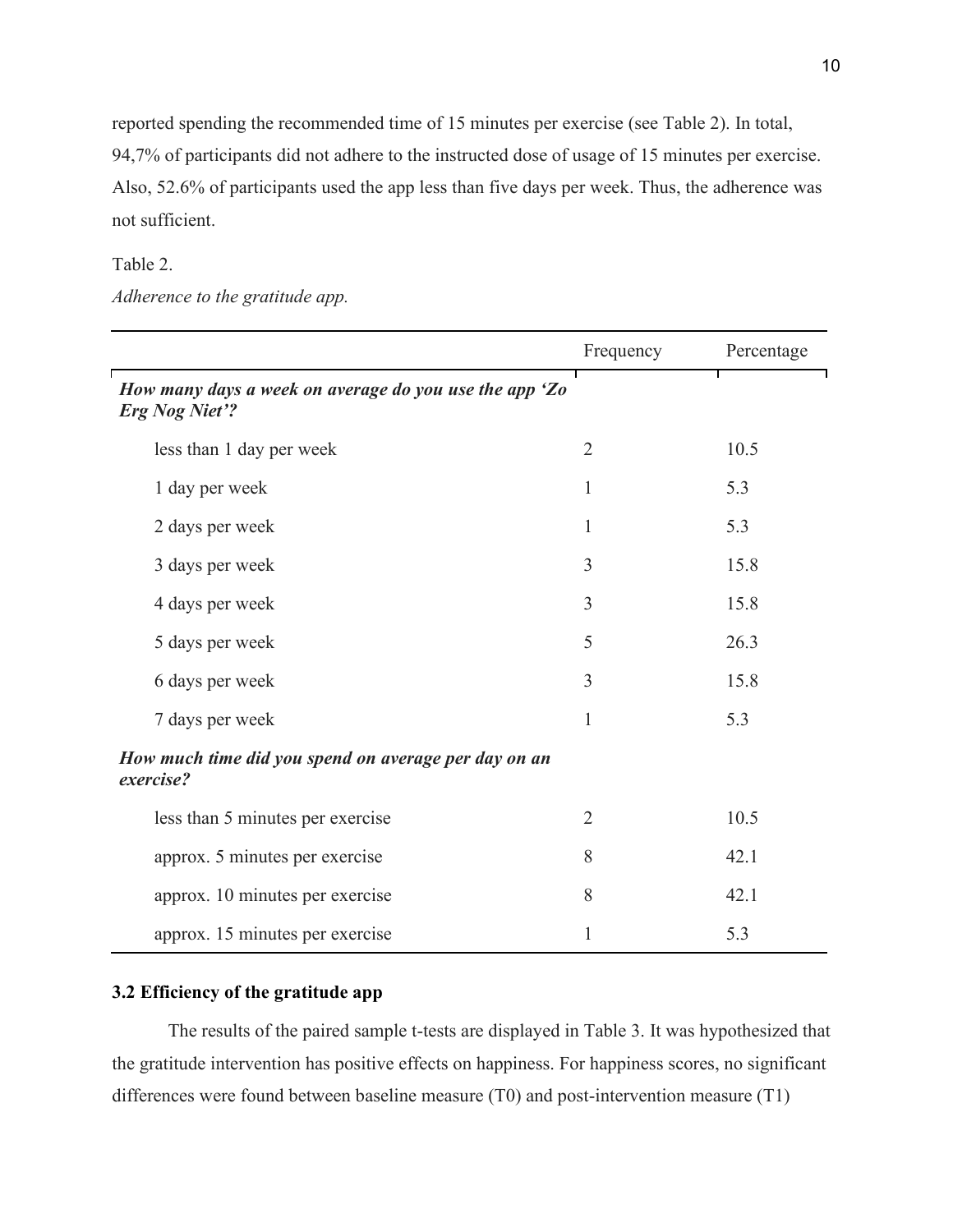$t(15)=1.3$ ,  $p=.21$ . These results indicate that happiness did not improve with the gratitude app. Thus, the H1 is rejected.

Next, T0 measurements showed nine of the participants scoring between 10-19 on the K10 distress scale, which indicates a likelihood to be well and five participants had scores between 25 and 29, indicating to have a moderate disorder. After the gratitude intervention only one participant scored in the range of 25-29 points indicating an improvement in distress scores. The second hypothesis was tested: A decrease of distress levels in individuals is expected after the use of the gratitude intervention. The paired sample t-test showed significant difference in the scores for distress ( $M=2.21$ , SD=4.24); t(12)=2.27, p=0.035. On average, the baseline scores were 2.21 points higher than post-intervention scores (95% CI [.17, 4.25]). These results indicate positive effects of the intervention on distress. H2 could thus be confirmed.

No significant difference was found between scores of trait gratitude before and after intervention (M= $-.63$ , SD= $3.9$ ); t(18)= $-.71$ , p= $.488$ . The same result was found for gratitude scores of the Grateful Mood Questionnaire. A significant average difference between pre- and post-test scores was not found  $(M=-.9, SD=5.73)$ ;  $t(18)=-.68, p=.505$ . Consequently, H3 is rejected.

# Table 3.

| <b>Outcomes</b>  | T <sub>0</sub><br>Mean $(SD)$ | T1<br>Mean $(SD)$ | Sig. | t-value |
|------------------|-------------------------------|-------------------|------|---------|
| <b>Happiness</b> | 3.48(0.29)                    | 3.39(0.34)        | .21  | 1.3     |
| <b>Distress</b>  | 20(4.96)                      | 17.79(3.74)       | .035 | 2.27    |
| <b>Gratitude</b> |                               |                   |      |         |
| Trait gratitude  | 33.58 (4.23)                  | 34.21 (4.34)      | .488 | $-.71$  |
| State gratitude  | 21.16 (3.55)                  | 22.05(4.5)        | .505 | $-.68$  |

*Effects of the gratitude app on happiness, distress, and gratitude (N=19)*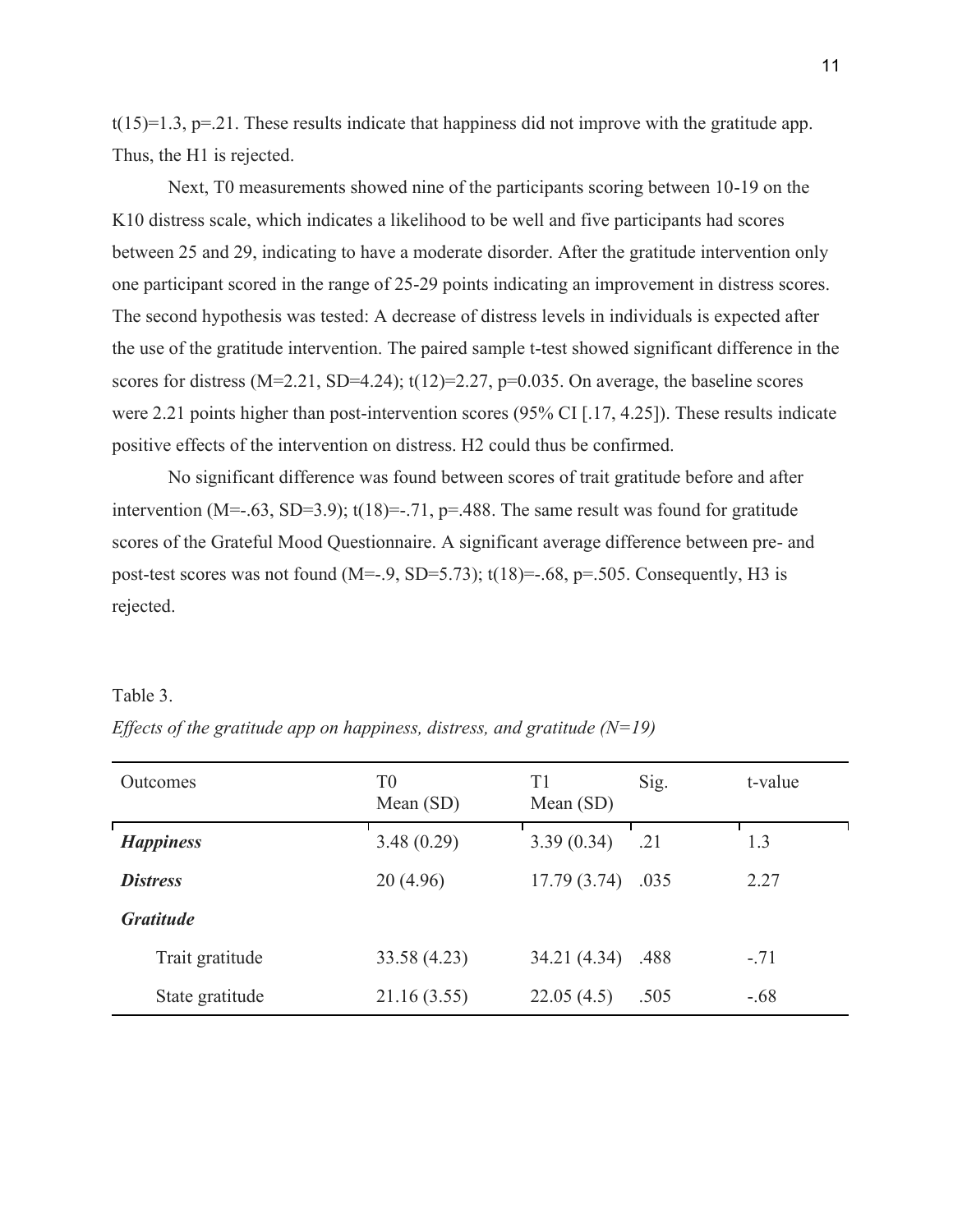# **4. Discussion**

The purpose of this study was to examine the effectiveness of a gratitude intervention for influencing happiness and distress in a quasi-experimental design with only one intervention group. Moreover, the study was proposed to examine the adherence of the participants to the gratitude exercises.

# **4.1 Effects of the gratitude app on happiness, distress, and gratitude**

This study found that a gratitude app was successful in influencing one outcome measure, namely distress. Previous studies have proven gratitude interventions to be effective in distress (Bohlmeijer et al. 2021). These results make primary contributions to the research of gratitude interventions on employees. As mentioned before, previous examinations of workplace gratitude interventions are relatively short in number (Mukhtar & Al-Barri 2018). Also, many existing studies do focus on gratitude and distress more generalized not specific in employees (Mukhtar, & Al-Barri, 2018). This study is one of the first to enhance distress levels in employees by using a gratitude app. Additionally, workplace gratitude interventions focus on what the organization leaders can do to enhance employee mental health versus what employees can do. Lastly, the result of a decreased distress level suggests that a relatively simple self-practice intervention can enhance mental health. Consequently, the presented gratitude app is one possibility to decrease distress and strengthen mental health in employees by self-practice. According to Veit and Ware (1983) higher psychological distress is correlated with negative mental health states and thus little to none distress indicates a higher well-being.

The present study did not provide significant evidence to support past research suggesting that significant improvements in happiness and gratitude can be gained with the implementation of gratitude exercises (Fischer et al., 2020). Prior examinations of gratitude interventions on happiness indicated higher levels of happiness for the gratitude condition (Al-Seheel, 2011). Also Watkins et al. (2002) found in their study that gratitude is an affective trait important to happiness. Several conclusions can be drawn from this result. Previous research used mindfulness exercises and training or expressive writing (Fischer et al., 2020; Al-Seheel, 2011), instead this study using a gratitude app might have caused the insignificant difference in happiness scores. Secondly, participants in this study were able to fulfill the gratitude exercises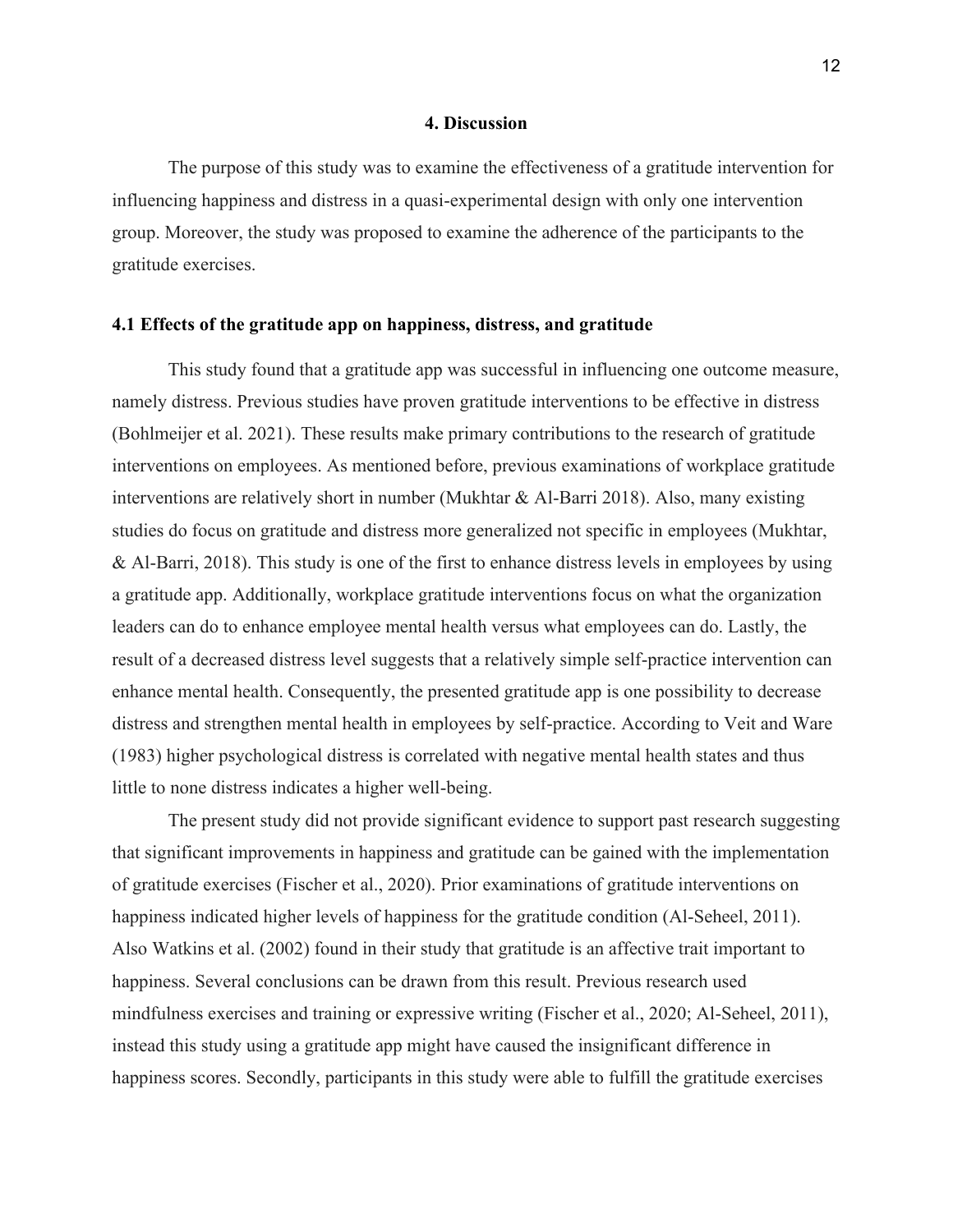from a place of their choice. This could have caused low adherence to the recommended time of exercising and resulted in an insignificant difference of happiness scores. Al-Seheel (2011), for example, had all participants in his study at one place to complete gratitude exercises.

Interestingly, no significant difference for both the gratitude scale scores was found. However, previous research found increases in both trait and state gratitude after a gratitude intervention (Martínez-Martí et al., 2010; Rash et al., 2011). There may be several conclusions why the results presented in previous gratitude studies were not replicated in the current one. First, the positive impact of gratitude exercises may have been suspended by increased concerns of participants about their health based on the ongoing COVID-19 pandemic. Previous studies did not measure gratitude during a pandemic (Martínez-Martí et al., 2010; Rash et al., 2011). Secondly, the dose level of using the intervention was not consistent throughout the sample and thus could have led to the insignificant difference in scores between T0 and T1 measure. However, the efficacy of the recommended time was not tested beforehand. A recent metaanalysis of gratitude interventions indicated that an optimal dose level of practicing gratitude exercises is not known yet (Fischer et al. 2020).

## **4.2 Strengths and limitations**

This study provided deeper insights into the quality of gratitude apps to decrease the level of distress in employees during the COVID-19 pandemic. Previous research is focusing on gratitude in the same context. However, the intervention as an app makes out a strength for the presented study, as it seems to be little used in the field of gratitude (Ghandeharioun et al. 2016). Additionally, this study explicitly focuses on reducing distress in employees during the COVID-19 pandemic. Previous studies only focus on gratitude in distress for work conditions or on employees with severe mental disorders like burnout (Guan & Jepsen, 2020; Locklear et al. 2020; Komase et al. 2019). Currently, there is no other research study that examines this kind of application in such a context.

There are also some limitations in this study which should be considered in the interpretation of the results. First, the sample was not equal regarding the women-men ratio (16:3). Also, based on the gender ratio the study was not representative for all employees. The inequality in gender ratio does not give sufficient insights in happiness and distress level in an evenly distributed sample. Moreover, measurements of subjective well-being have shown that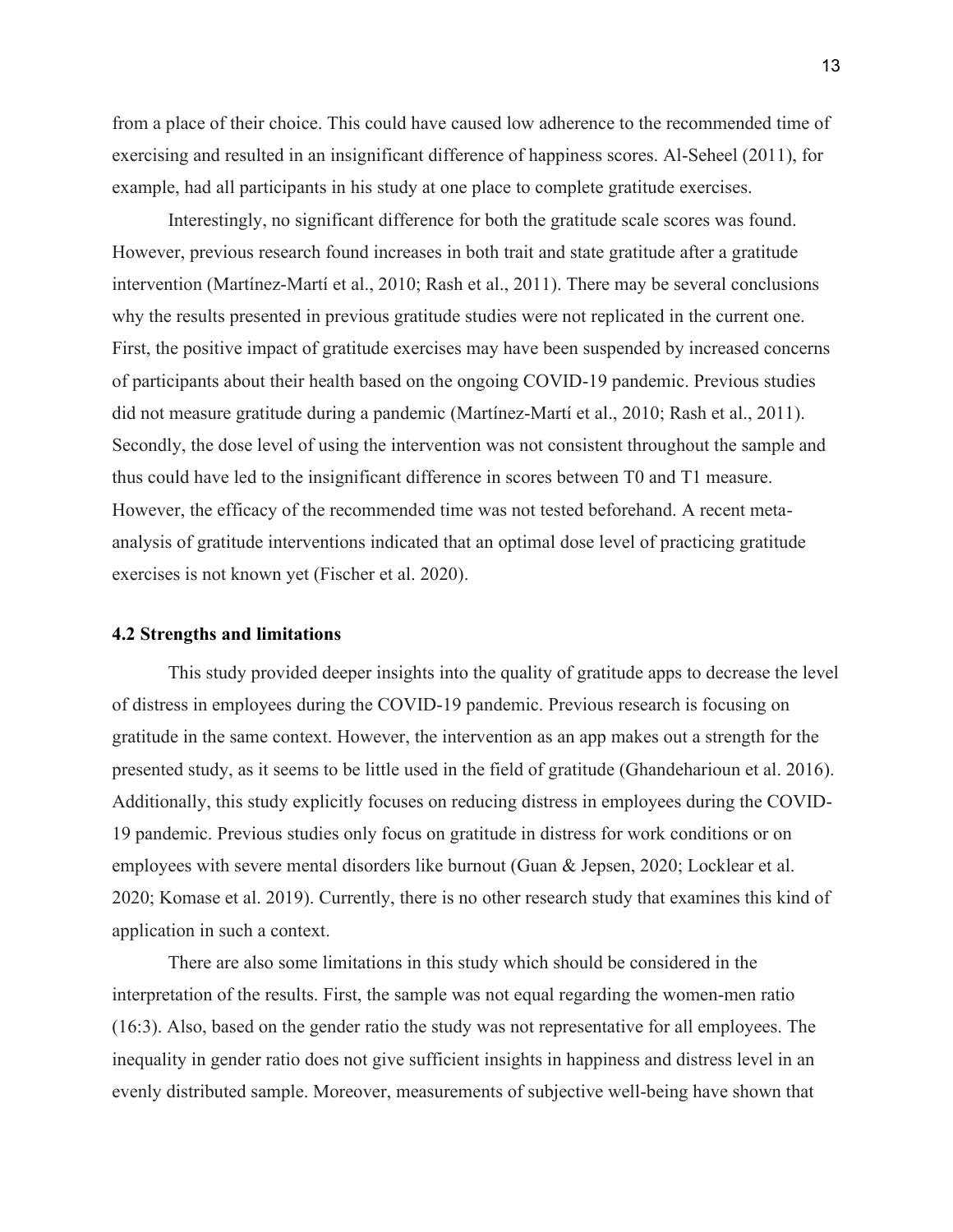women's happiness has declined continuously over the past years (Stevenson & Wolfers, 2009). Based on the study of Stevenson and Wolfers (2009) it could be concluded that the results are affected by this decline and the majority of women in the sample. Another limitation in this study was that a vast majority of the sample have a scientific education which means that the sample is rather one-sided and lacks insight into the whole population. Due to the sampling method, it could be possible that more women than men took part, but also more highly educated than lower educated individuals. Consequently, the results should be interpreted cautiously, which could be more adopted to women with scientific education than to individuals with other demographic characteristics.

Next, the measurements took place pre and post-intervention with only one group. No control group was included to make comparisons to the experimental group about the effects of the gratitude app. Consequently, the true effectiveness of the gratitude app could not be assessed. Also, no follow-up measurement was used to assess the effect maintenance. Thus, the reported results could be affected by other factors, such as the COVID-19 pandemic itself. The pandemic has severe impacts on happiness and distress (Yıldırım & Güler, 2021). Those influences might have caused higher or lower scores for the measured constructs. The gratitude app might seem more effective with the influence of the ongoing pandemic as the scores of distress could have been higher by negative consequences of COVID-19 (Zhang et al. 2020). By adding questions in regard to the COVID-19 pandemic the difference in scores could have been identified.

Lastly, a limitation is the low internal consistency of the Oxford Happiness Questionnaire for this study. This indicates that the items are not correlating well with each other. An unofficial Dutch translation was used for this scale which could have caused the poor correlation between items. Thus, happiness scores could have been impaired and might have given different results with an official translation.

# **4.3 Implications and future recommendations**

The findings are relevant for positive psychological research with focus on gratitude interventions in the context of employees. The current study has shown that a three week gratitude intervention is effective in reducing distress after this period of time in mostly scientifically educated women. Future research can build on this result, as it could give promising indications about the effectiveness of gratitude apps for different populations. This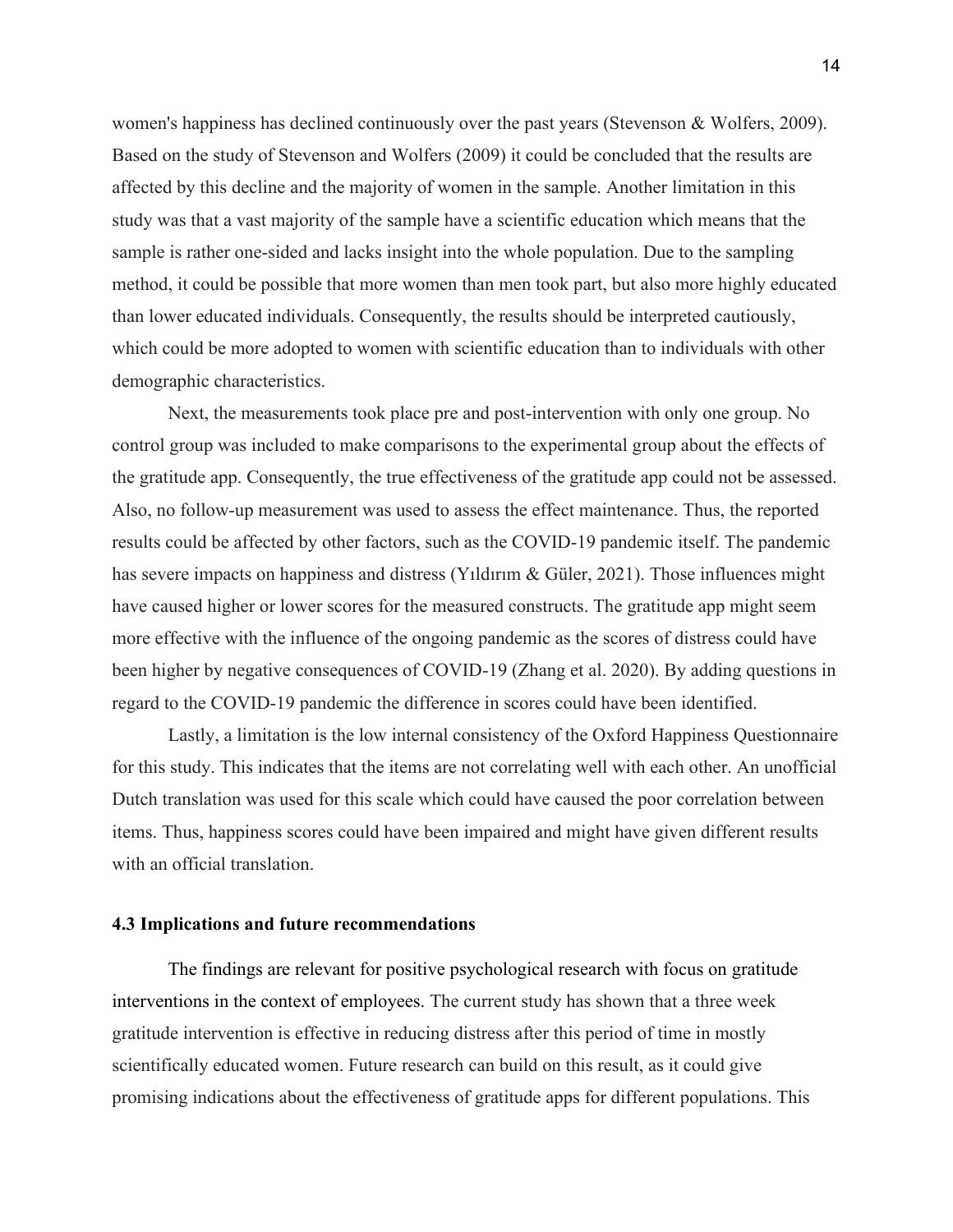addresses the need for investigating the effectiveness of the gratitude intervention for a more versatile and representative sample of employees (Otsuka et al. 2012). A more representative sample would include an evenly distributed gender ratio as well as participants with a variety of educational backgrounds ranging from no education to the highest education (university).

Additionally, based on the reduction of distress in this study, future research can examine the maintenance of the effects of the gratitude intervention. Thus, a follow up measure three to six weeks after the intervention would be valuable to conduct. Thereby the intervention's effectiveness would be revealed. However, possible interferences need to be excluded. Qualitative research could offer interesting insights in influences during such study (Kaczmarek et al. 2014). Possible insights could be the influence of the COVID-19 pandemic on distress, happiness, or gratitude itself.

The adherence of the participants was not sufficient, indicating that the intervention did not appeal to the sample. Participants did not stick to the recommended time of 15 minutes per day. Hence, such nonadherence to the recommended time of exercise could have had an impact on the results of this study. Complying with the recommended time could have resulted in greater differences in scores for the different measures. A sufficient difference was achieved for distress scores by five or less minutes of time per exercise of the majority of participants. Future studies can include this finding in their research and adjust the recommended dose of the gratitude exercises for happiness and gratitude measures. Adjusting the intervention in terms of the dose of exercising would be lowering the recommended time or extending the exercises to make them simpler and better implemented (Bender et al. 2003). Different target groups, like people voluntarily participating in the study by interest, could also enable better adherence. Finding volunteers to participate could be achieved by advertising the study online. Thus, the participants are not asked to participate but have a free choice to do so. Online advertising would also enable a wider reach for participants.

## **4.4 Conclusion**

In conclusion, the current study attempted to extend prior research by examining little researched constructs, such as happiness and distress for an employee population. Two hypotheses of the current study were not supported by the results, several conclusions can be drawn. First, it might be the case that happiness and gratitude depend on a more intensive usage of the gratitude app in order to enhance scores of both the constructs. Secondly, it might be to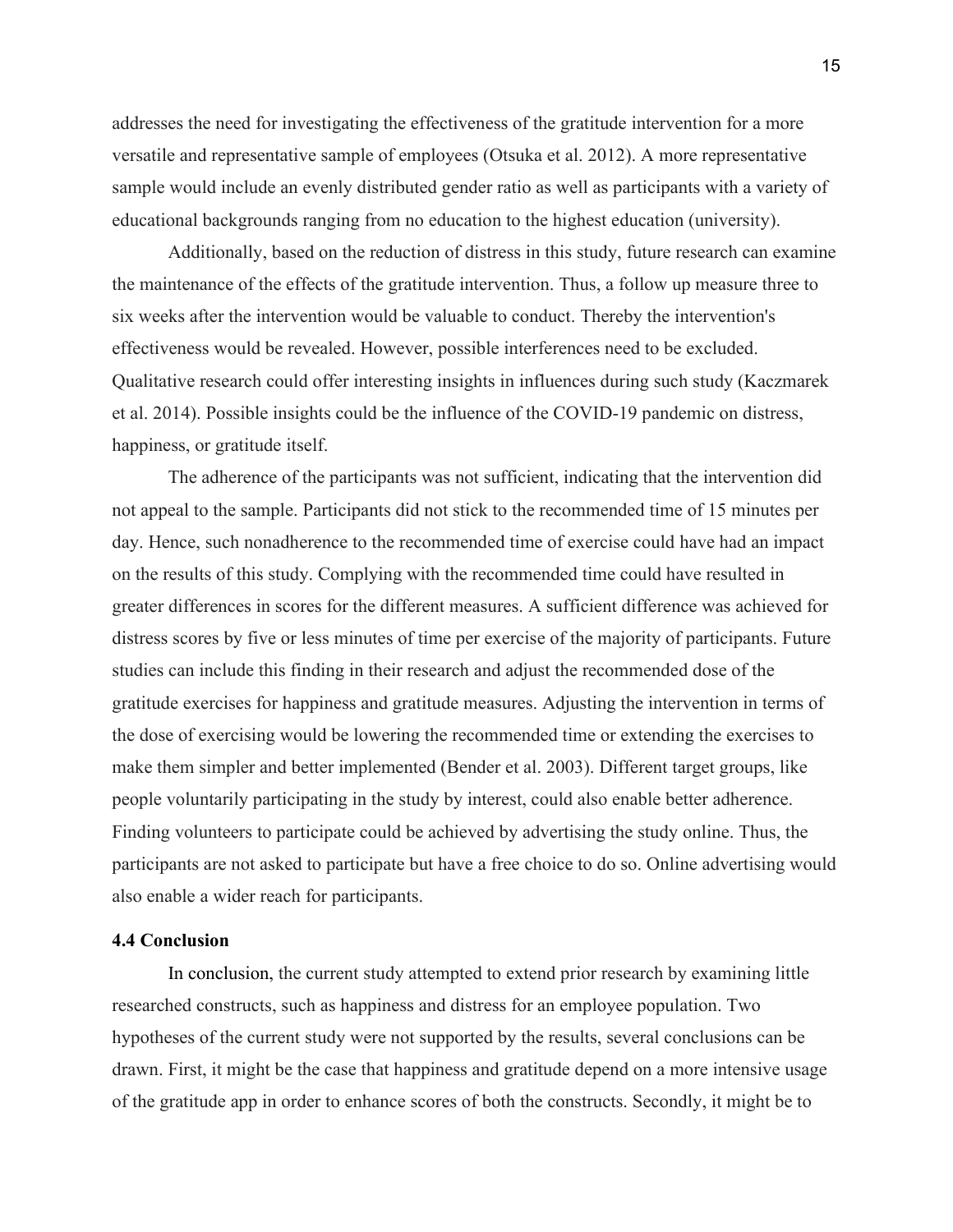conclude that the COVID-19 pandemic had worsening influences on happiness and gratitude of the participants, which were not measured during the study. However, one hypothesis was supported by the results. These results imply that an average usage of five to ten minutes per gratitude exercise is necessary to enhance the distress level of employees during the COVID-19 pandemic. The correlation between distress and mental health suggests that a gratitude intervention app could improve mental health. Finally, the presented study supports the importance of gratitude in general. However, more research is needed to find out which aspects of gratitude are most crucial for improving people's lives and if these aspects could have a negative impact on individuals well-being.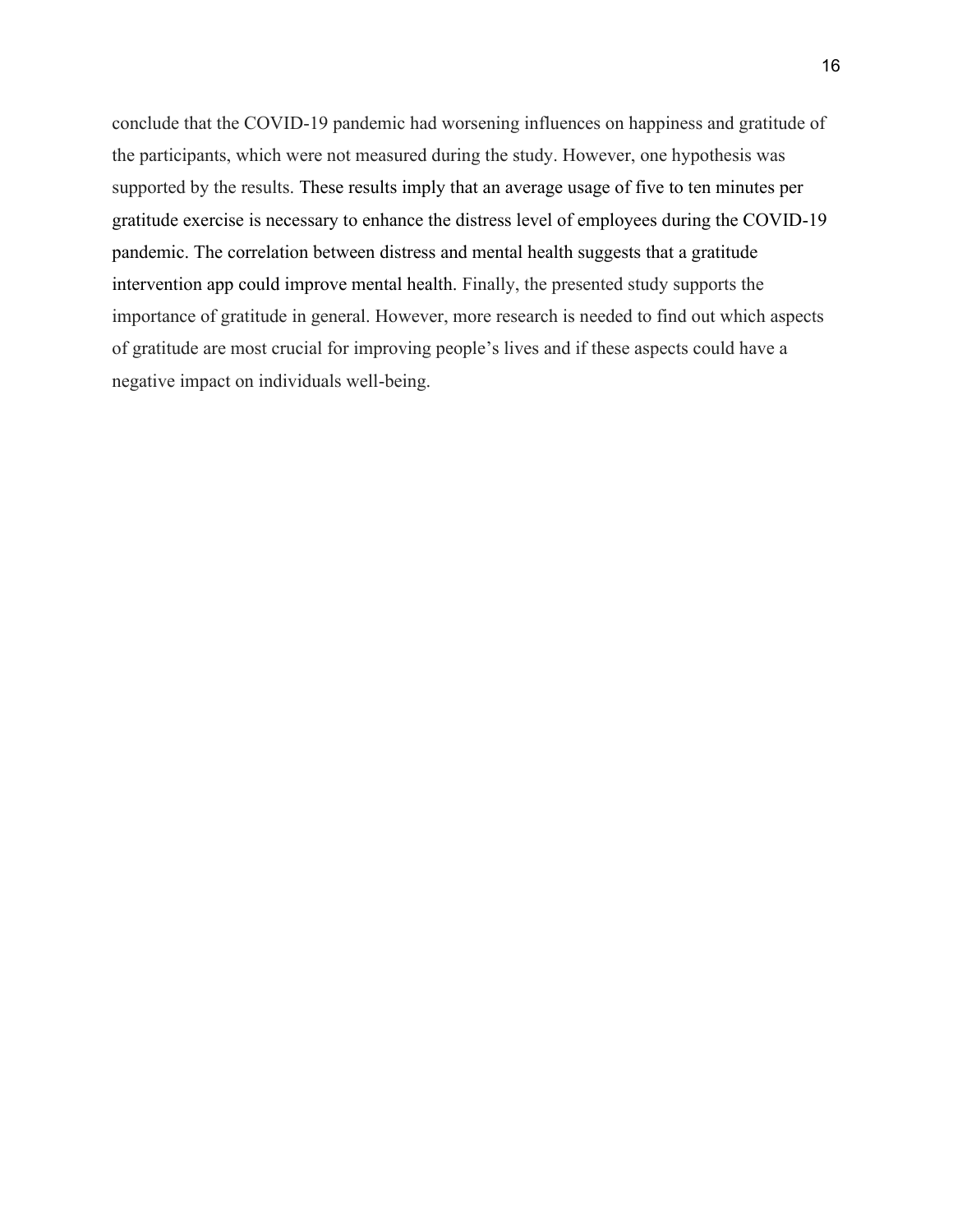## **References**

- Al-Seheel, A. Y. (2011). Gratitude Intervention and Happiness: An Experimental Investigation on IIUM Students. *Proceeding 8th International/Postgraduate Research Colloquium (IPRC) di Srinakharinwirot University, Bangkok, Thailand* (pp. 22-23).
- Alkozei, A., Smith, R., & Killgore, W. D. (2018). Gratitude and subjective wellbeing: A proposal of two causal frameworks. *Journal of Happiness Studies*, *19*(5), 1519-1542.
- Alonso, J., Angermeyer, M. C., & Lépine, J. P. (2004). The European Study of the Epidemiology of Mental Disorders (ESEMeD) project: an epidemiological basis for informing mental health policies in Europe. *Acta Psychiatrica Scandinavica*.
- Baker, M. (2011). It's good to be grateful: Gratitude interventions at work.
- Bech, P. (1990). Measurement of psychological distress and well-being. *Psychotherapy and Psychosomatics*, *54*(2-3), 77-89.
- Beck, A. T., Ward, C., Mendelson, M., Mock, J., & Erbaugh, J. (1961). Beck depression inventory (BDI). *Arch Gen Psychiatry*, *4*(6), 561-571.
- Bender, B., Milgrom, H., & Apter, A. (2003). Adherence intervention research: what have we learned and what do we do next?. *Journal of Allergy and Clinical Immunology*, *112*(3), 489-494.
- Bissonnette, J. M. (2008). Adherence: a concept analysis. *Journal of advanced nursing*, *63*(6), 634-643.
- Bohlmeijer, E. T., Kraiss, J. T., Watkins, P., & Schotanus-Dijkstra, M. (2021). Promoting gratitude as a resource for sustainable mental health: Results of a 3-armed randomized controlled trial up to 6 months follow-up. *Journal of happiness studies*, *22*(3), 1011-1032.
- Cheng, S. T., Tsui, P. K., & Lam, J. H. (2015). Improving mental health in health care practitioners: Randomized controlled trial of a gratitude intervention. *Journal of consulting and clinical psychology*, *83*(1), 177.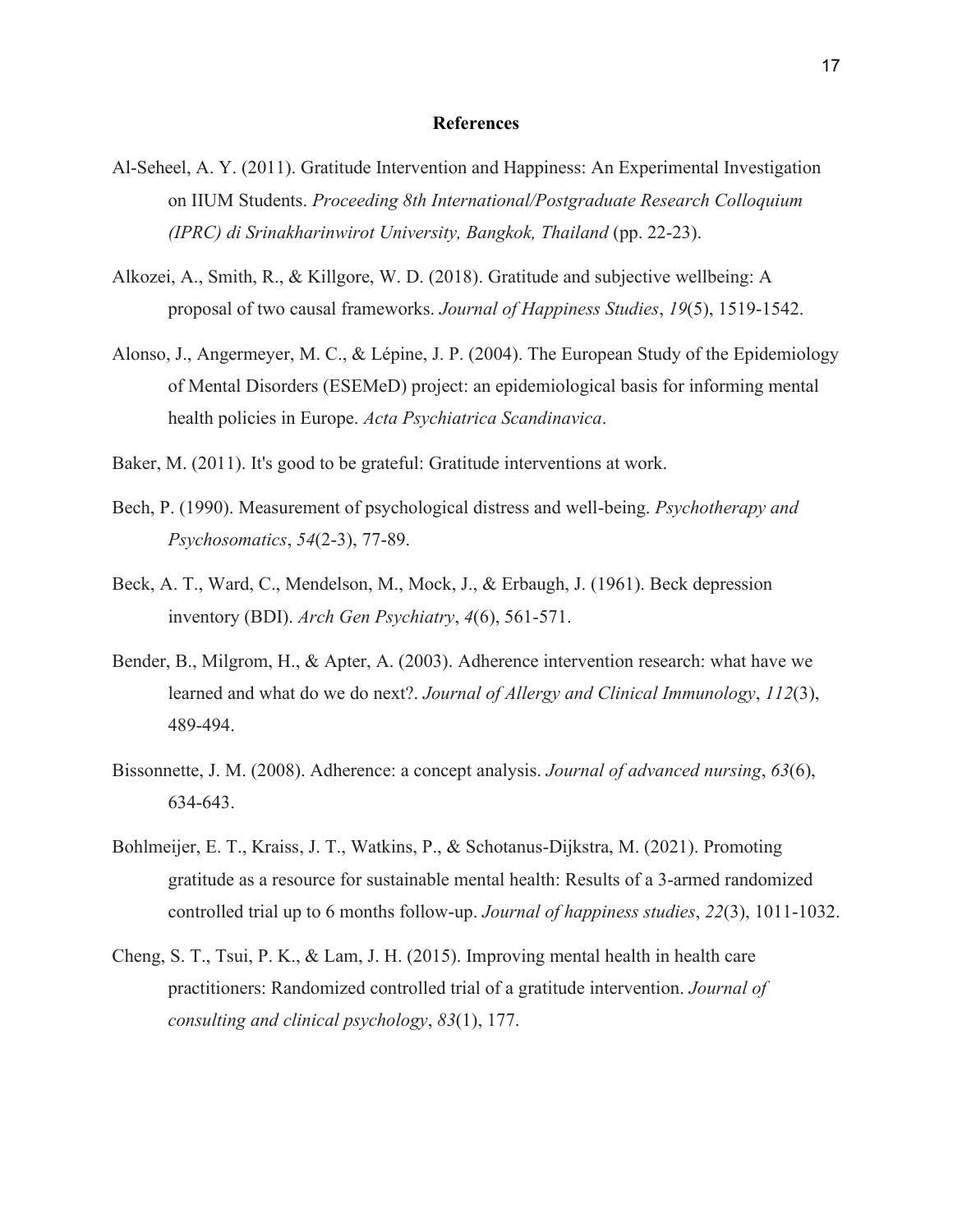- Davis, D. E., Choe, E., Meyers, J., Wade, N., Varjas, K., Gifford, A., ... & Worthington Jr, E. L. (2016). Thankful for the little things: A meta-analysis of gratitude interventions. *Journal of counseling psychology*, *63*(1), 20.
- Diener, E., Suh, E. M., Lucas, R. E., & Smith, H. L. (1999). Subjective well-being: Three decades of progress. *Psychological bulletin*, *125*(2), 276.
- Diener, E., Scollon, C. N., & Lucas, R. E. (2009). The evolving concept of subjective well-being: the multifaceted nature of happiness.
- Donaldson, S. I., Lee, J. Y., & Donaldson, S. I. (2019). Evaluating positive psychology interventions at work: A systematic review and meta-analysis. *International Journal of Applied Positive Psychology*, *4*(3), 113-134.
- Dixit, S., & Malhotra, M. (2017). Role of happiness, hope and gratitude on health and wellbeing among young adults. *International Journal of Science and Research*, *6*(6), 78-96.
- Durand, M. (2018). Countries' experiences with well-being and happiness metrics. *Global Happiness*.
- Emmons, R. A., Froh, J., & Rose, R. (2019). Gratitude.
- Emmons, R. A., & Mishra, A. (2011). Why gratitude enhances well-being: What we know, what we need to know. *Designing positive psychology: Taking stock and moving forward*, 248- 262.
- Fischer, R., Bortolini, T., Karl, J. A., Zilberberg, M., Robinson, K., Rabelo, A., ... & Mattos, P. (2020). Rapid review and meta-meta-analysis of self-guided interventions to address anxiety, depression, and stress during COVID-19 social distancing. *Frontiers in psychology*, *11*.
- Froh, J. J., Sefick, W. J., & Emmons, R. A. (2008). Counting blessings in early adolescents: An experimental study of gratitude and subjective well-being. *Journal of school psychology*, *46*(2), 213-233.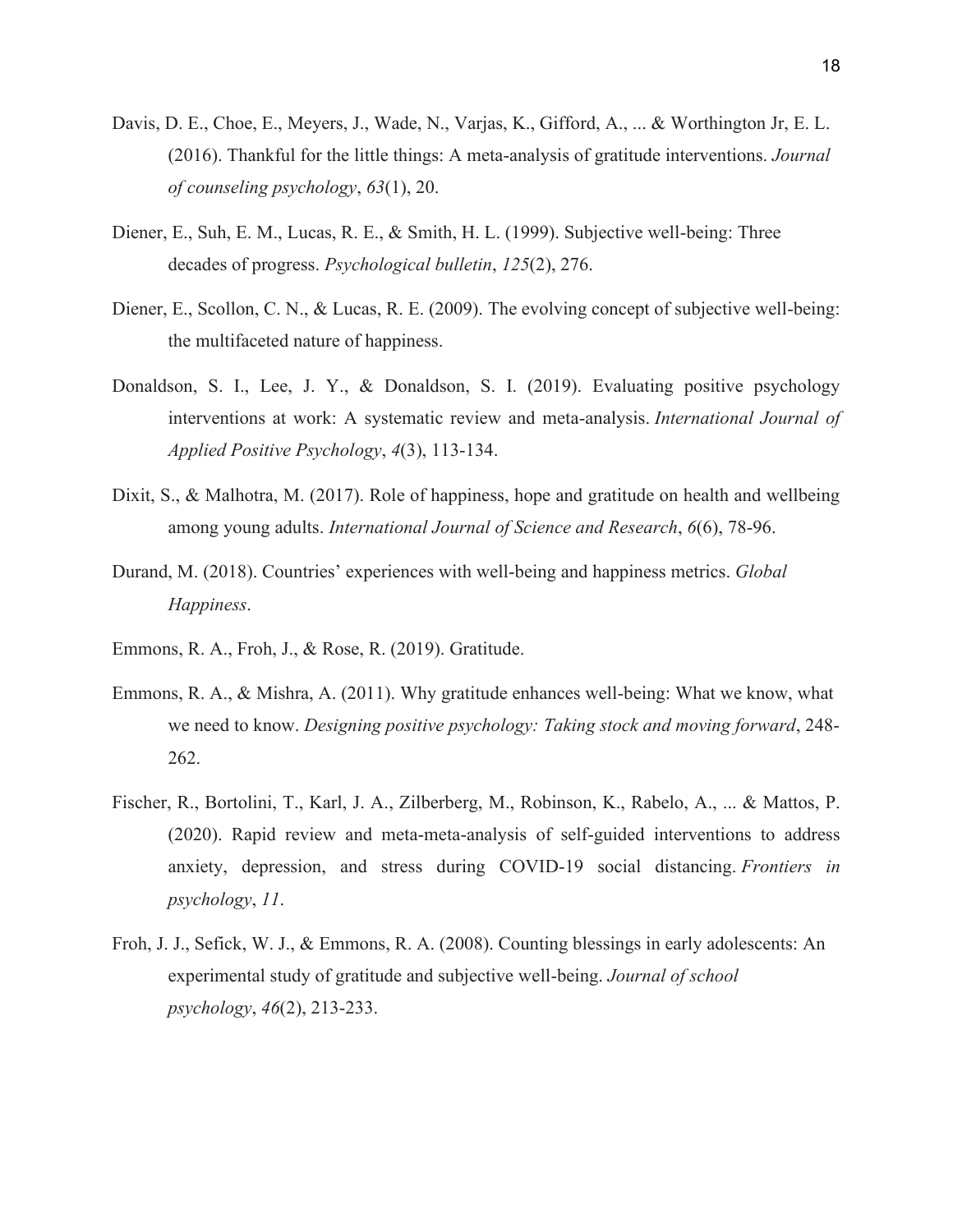- Galea, S., Merchant, R. M., & Lurie, N. (2020). The mental health consequences of COVID-19 and physical distancing: the need for prevention and early intervention. *JAMA internal medicine*, *180*(6), 817-818.
- Ghandeharioun, A., Azaria, A., Taylor, S., & Picard, R. W. (2016). "Kind and Grateful": A context-sensitive smartphone app utilizing inspirational content to promote gratitude. *Psychology of well-being*, *6*(1), 1-21.
- Groarke, J. M., Berry, E., Graham-Wisener, L., McKenna-Plumley, P. E., McGlinchey, E., & Armour, C. (2020). Loneliness in the UK during the COVID-19 pandemic: Cross-sectional results from the COVID-19 Psychological Wellbeing Study. *PloS one*, *15*(9), e0239698.
- Guan, B., & Jepsen, D. M. (2020). Burnout from emotion regulation at work: The moderating role of gratitude. *Personality and Individual Differences*, *156*, 109703.
- Hills, P., & Argyle, M. (2002). The Oxford Happiness Questionnaire: a compact scale for the measurement of psychological well-being. *Personality and individual differences*, *33*(7), 1073-1082.
- Huremović, D. (Ed.). (2019). *Psychiatry of pandemics: a mental health response to infection outbreak*. Springer.
- Kaczmarek, L. D., Goodman, F. R., Drążkowski, D., Kashdan, T. B., Połatyńska, K., & Komorek, J. (2014). Instructional support decreases desirability and initiation of a gratitude intervention. *Personality and Individual Differences*, *64*, 89-93.
- Kahneman, D., & Deaton, A. (2010). High income improves evaluation of life but not emotional well-being. *Proceedings of the national academy of sciences*, *107*(38), 16489-16493.
- Keyes, C. L. M. (1998). Social well-being. *Social psychology quarterly*, 121-140.
- Keyes, C. L. (2002). The mental health continuum: From languishing to flourishing in life. *Journal of health and social behavior*, 207-222.
- Keyes, C. L., & Simoes, E. J. (2012). To flourish or not: Positive mental health and all-cause mortality. *American journal of public health*, *102*(11), 2164-2172.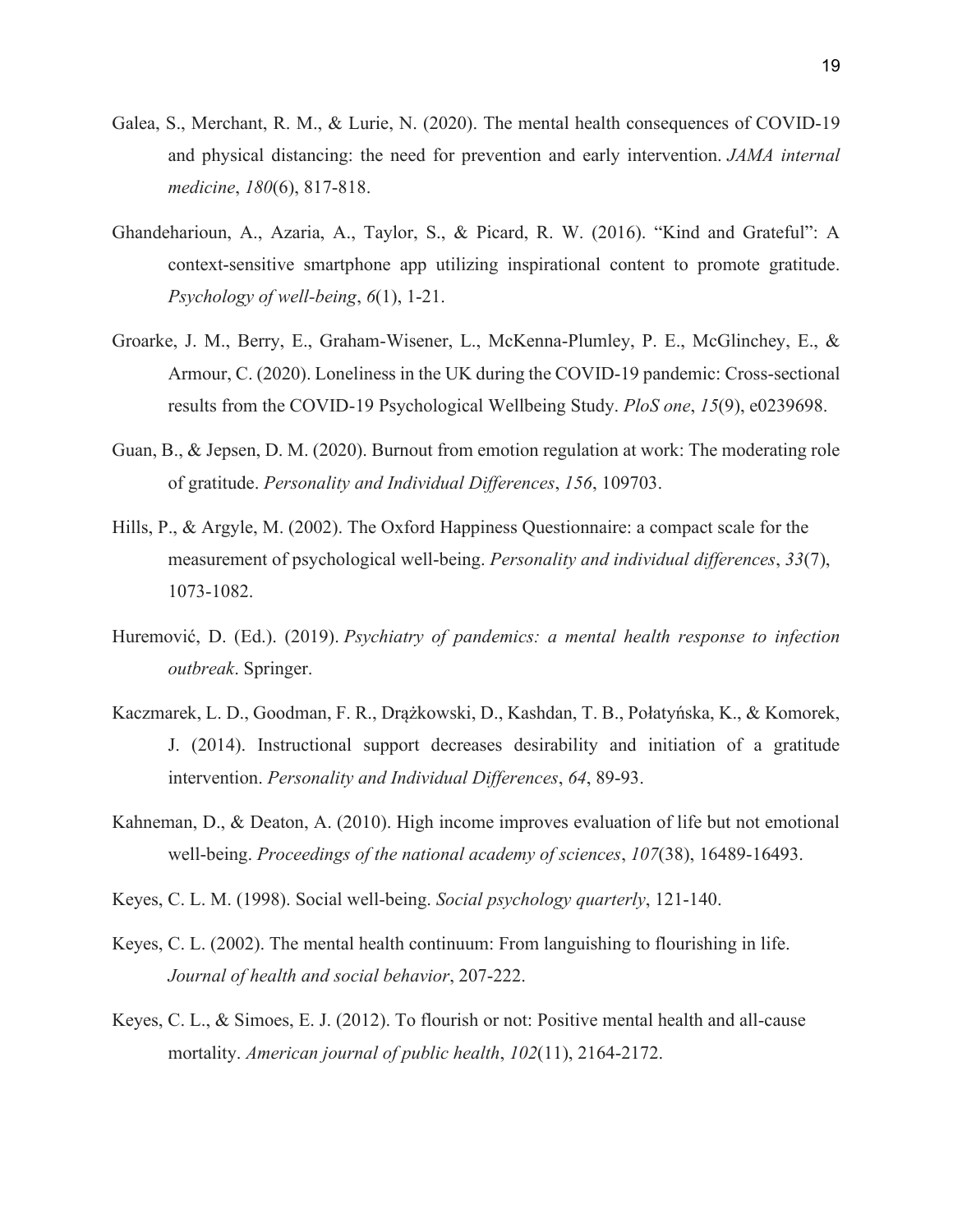- Killen, A., & Macaskill, A. (2015). Using a gratitude intervention to enhance well-being in older adults. *Journal of happiness Studies*, *16*(4), 947-964.
- Kobau, R., Seligman, M. E., Peterson, C., Diener, E., Zack, M. M., Chapman, D., & Thompson, W. (2011). Mental health promotion in public health: Perspectives and strategies from positive psychology. *American journal of public health*, *101*(8), e1-e9.
- Komase, Y., Watanabe, K., Imamura, K., & Kawakami, N. (2019). Effects of a Newly Developed Gratitude Intervention Program on Work Engagement Among Japanese Workers: A Preand Posttest Study. *Journal of occupational and environmental medicine*, *61*(9), e378 e383.
- Krendl, A. C., & Perry, B. L. (2021). The impact of sheltering in place during the COVID-19 pandemic on older adults' social and mental well-being. *The Journals of Gerontology: Series B*, *76*(2), e53-e58.
- Lades, L. K., Laffan, K., Daly, M., & Delaney, L. (2020). Daily emotional well‐being during the COVID‐19 pandemic. *British journal of health psychology*, *25*(4), 902-911.
- Li, P. J., Wong, Y. J., & Chao, R. C. L. (2019). Happiness and meaning in life: Unique, differential, and indirect associations with mental health. *Counselling Psychology Quarterly*, *32*(3-4), 396-414.
- Locklear, L. R., Taylor, S. G., & Ambrose, M. L. (2020). How a gratitude intervention influences workplace mistreatment: A multiple mediation model. *Journal of Applied Psychology*.
- Martínez-Martí, M. L., Avia, M. D., & Hernández-Lloreda, M. J. (2010). The effects of counting blessings on subjective well-being: A gratitude intervention in a Spanish sample. *The Spanish journal of psychology*, *13*(2), 886-896.
- Massé, R., Poulin, C., Dassa, C., Lambert, J., Bélair, S., & Battaglini, A. (1998). The structure of mental health: Higher-order confirmatory factor analyses of psychological distress and well-being measures. *Social indicators research*, *45*(1), 475-504.

McConnell, T. (2013). Gratitude. *International encyclopedia of ethics*.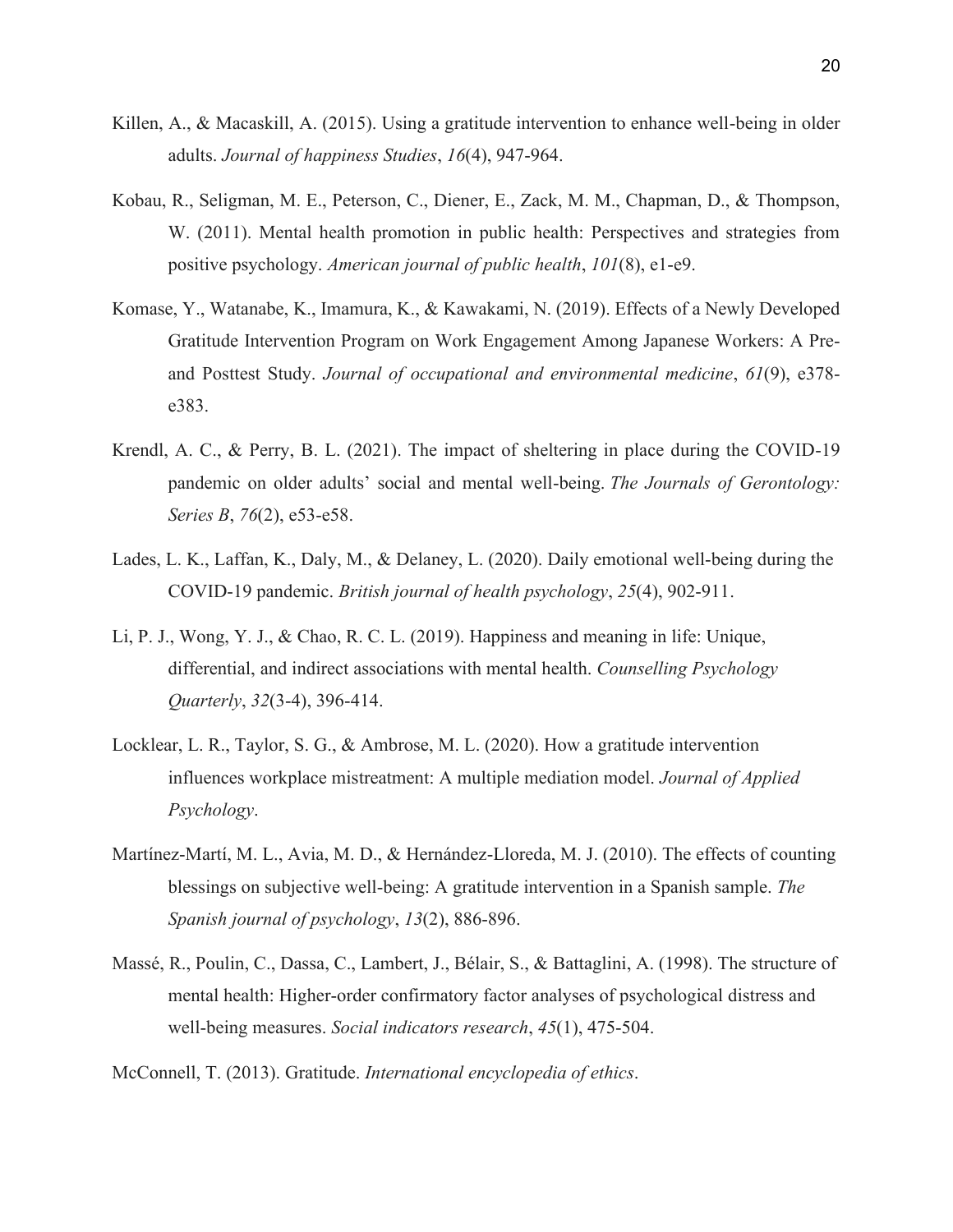- McCullough, M. E., Emmons, R. A., & Tsang, J. A. (2002). The grateful disposition: a conceptual and empirical topography. *Journal of personality and social psychology*, *82*(1), 112.
- Mukhtar, A. H., & Al-Barri, Z. (2018). Gratitude Intervention at Work: It's Impact on Well-Being, Job Satisfaction & Organisational Commitment. *IJASSH*.
- Otsuka, Y., Hori, M., & Kawahito, J. (2012). Improving well-being with a gratitude exercise in Japanese workers: A randomized controlled trial. *International Journal of Psychology and Counselling*, *4*(7), 86-91.
- Peterson, C., Park, N., & Seligman, M. E. (2013). Orientations to Happiness and Life Satisfaction: The Full Life Versus the Empty Life. Happiness Studies Book Series The Exploration of Happiness, 161-173.
- Pfefferbaum, B., & North, C. S. (2020). Mental health and the Covid-19 pandemic. *New England Journal of Medicine*, *383*(6), 510-512.
- Rafanelli, C., Park, S. K., Ruini, C., Ottolini, F., Cazzaro, M., & Fava, G. A. (2000). Rating well‐ being and distress. *Stress Medicine*, *16*(1), 55-61.
- Rash, J. A., Matsuba, M. K., & Prkachin, K. M. (2011). Gratitude and well-being: Who benefits the most from a gratitude intervention?. *Applied Psychology: Health and Well‐Being*, *3*(3), 350-369.
- Rubin, G. J., & Wessely, S. (2020). The psychological effects of quarantining a city. *Bmj*, *368*.
- Ryff, C. D. (1989). Happiness is everything, or is it? Explorations on the meaning of psychological well-being. *Journal of personality and social psychology*, *57*(6), 1069.
- Sansone, R. A., & Sansone, L. A. (2010). Gratitude and well being: the benefits of appreciation. *Psychiatry (Edgmont)*, *7*(11), 18.
- Schotanus-Dijkstra, M., Keyes, C. L., de Graaf, R., & Ten Have, M. (2019). Recovery from mood and anxiety disorders: The influence of positive mental health. *Journal of affective disorders*, *252*, 107-113.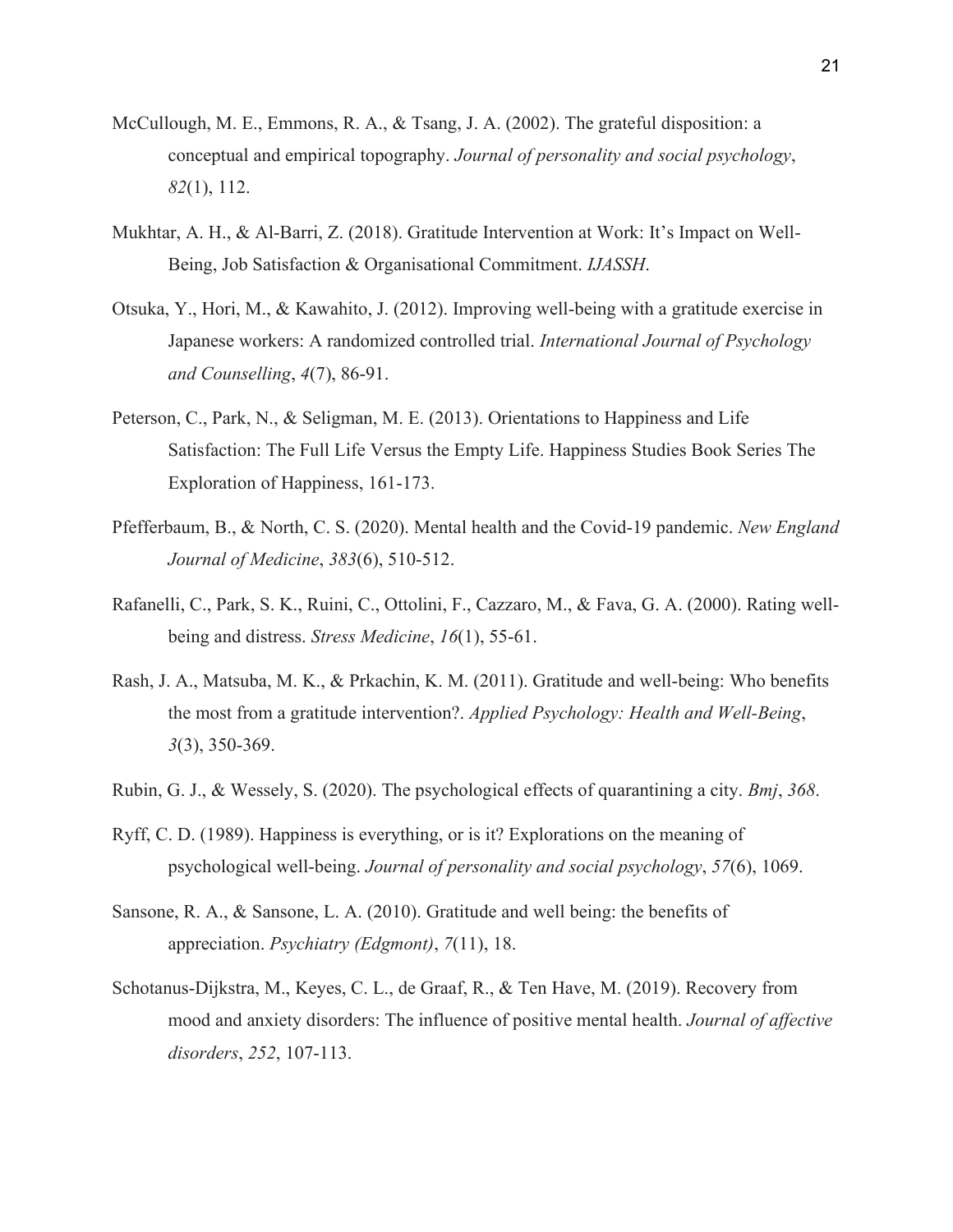- Seear, K. H., & Vella-Brodrick, D. A. (2013). Efficacy of positive psychology interventions to increase well-being: Examining the role of dispositional mindfulness. *Social Indicators Research*, *114*(3), 1125-1141.
- Seligman, M. E. (2002). Authentic happiness: Using the new positive psychology to realize your potential for lasting fulfillment. New York: Free Press.
- Seligman, M. E., & Csikszentmihalyi, M. (2000). Positive psychology: An introduction (Vol. 55, No. 1, p. 5). *American Psychological Association*.
- Sharp, E. C., Pelletier, L. G., & Lévesque, C. (2006). The double-edged sword of rewards for participation in psychology experiments. *Canadian Journal of Behavioural Science/Revue canadienne des sciences du comportement*, *38*(3), 269.
- Slade, M. (2010). Mental illness and well-being: the central importance of positive psychology and recovery approaches. *BMC health services research*, *10*(1), 1-14.
- Stevenson, B., & Wolfers, J. (2009). The paradox of declining female happiness. *American Economic Journal: Economic Policy*, *1*(2), 190-225.
- Tavakol, M., & Dennick, R. (2011). Making sense of Cronbach's alpha. *International journal of medical education*, *2*, 53.
- Usher, K., Durkin, J., & Bhullar, N. (2020). The COVID-19 pandemic and mental health impacts. *International Journal of Mental Health Nursing*, *29*(3), 315.
- Veit, C. T., & Ware, J. E. (1983). The structure of psychological distress and well-being in general populations. *Journal of consulting and clinical psychology*, *51*(5), 730.
- Vindegaard, N., & Benros, M. E. (2020). COVID-19 pandemic and mental health consequences: Systematic review of the current evidence. *Brain, behavior, and immunity*, *89*, 531-542.
- Watkins, P. C., Woodward, K., Stone, T., & Kolts, R. L. (2003). Gratitude and happiness: Development of a measure of gratitude, and relationships with subjective well-being. *Social Behavior and Personality: an international journal*, *31*(5), 431-451.
- Wood, A. M., Froh, J. J., & Geraghty, A. W. (2010). Gratitude and well-being: A review and theoretical integration. *Clinical psychology review*, *30*(7), 890-905.